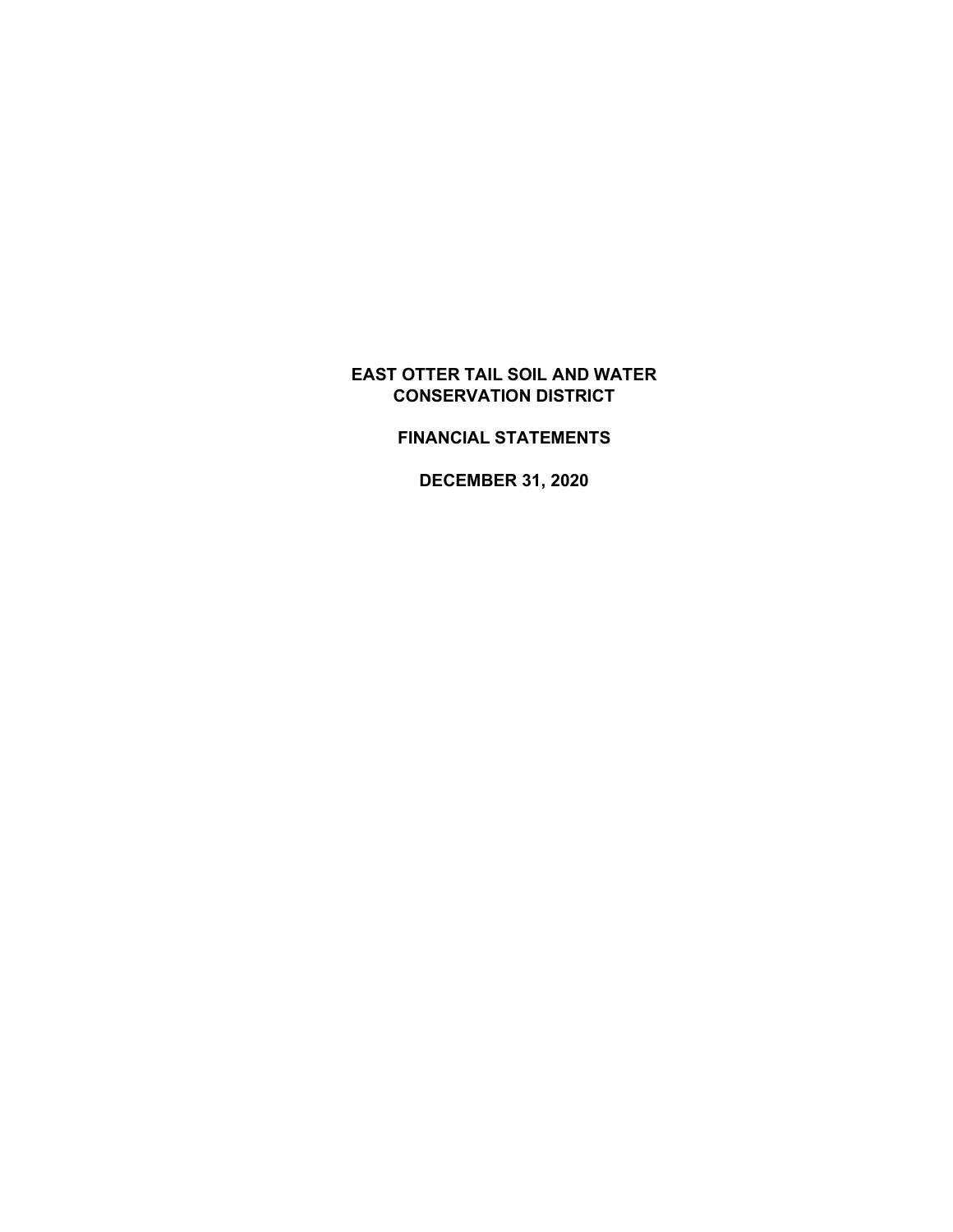# **EAST OTTER TAIL SOIL AND WATER CONSERVATION DISTRICT TABLE OF CONTENTS FOR THE YEAR ENDED DECEMBER 31, 2020**

| <b>FINANCIAL SECTION</b>                                                                                   | Page           |
|------------------------------------------------------------------------------------------------------------|----------------|
| Independent Auditor's Report                                                                               | $\mathbf 1$    |
| <b>BASIC FINANCIAL STATEMENTS</b>                                                                          |                |
| Statement of Net Position and Governmental Fund Balance Sheet                                              | 3              |
| Statement of Activities and Governmental Fund Revenues,<br><b>Expenditures and Changes in Fund Balance</b> | $\overline{4}$ |
| Notes to the Financial Statements                                                                          | 5              |
| <b>REQUIRED SUPPLEMENTARY INFORMATION</b>                                                                  |                |
| Budgetary Comparison Schedule, Budget and Actual, General Fund                                             | 18             |
| <b>Schedule of Contributions</b>                                                                           | 19             |
| Schedule of Proportionate Share of Net Pension Liability                                                   | 19             |
| Notes to the Required Supplementary Information - General Employee<br><b>Retirement Fund</b>               | 20             |
| <b>ADDITIONAL REPORTS</b>                                                                                  |                |
| Minnesota Legal Compliance                                                                                 | 22             |
| Report on Internal Control                                                                                 | 23             |
| Schedule of Findings and Responses                                                                         | 25             |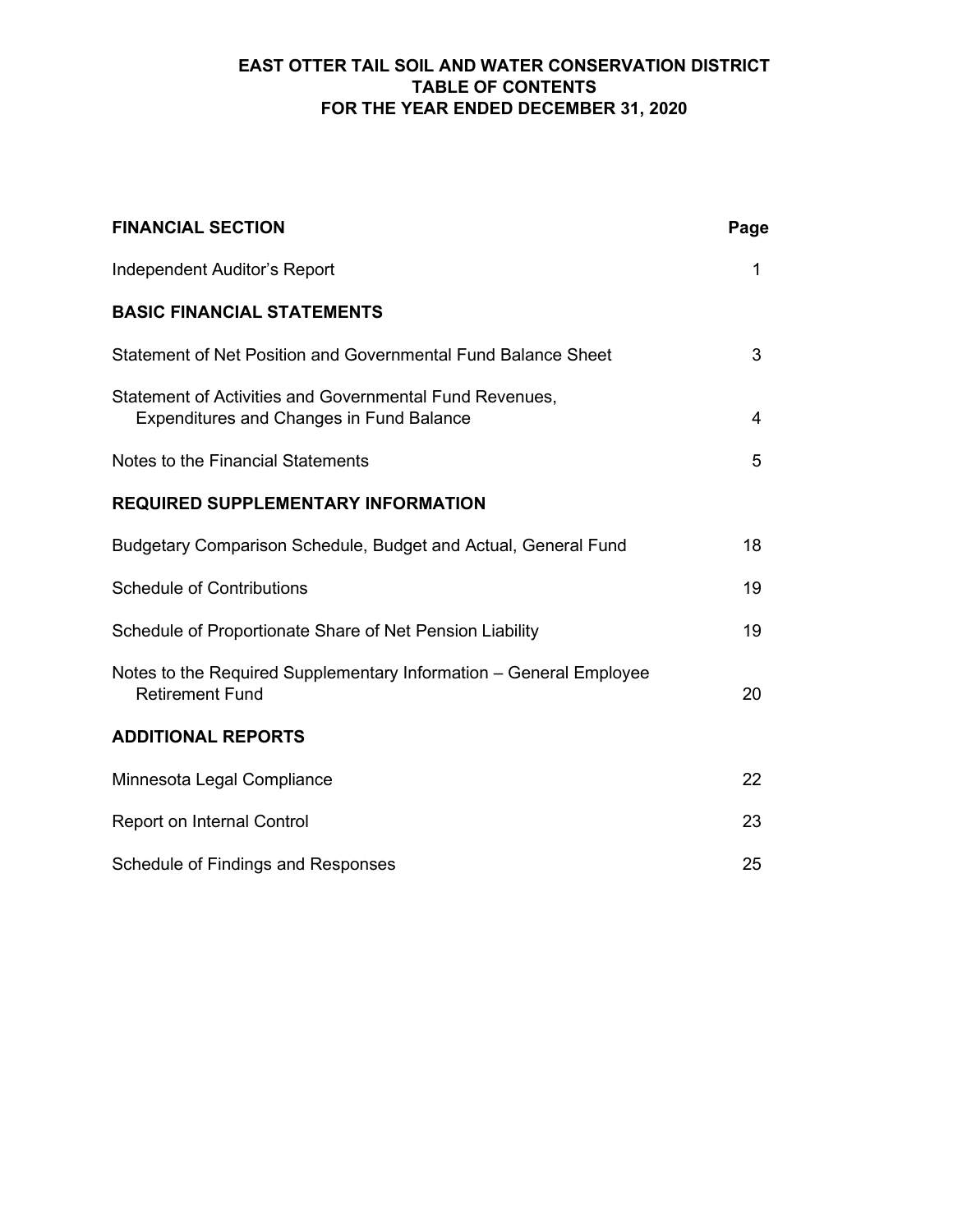952.442.4408 | Fax: 952.442.2211 [| www.pclcpas.com](http://www.pclcpas.com/)

# **PETERSON COMPANY LTD.**<br>CERTIFIED PUBLIC ACCOUNTANTS 570 Cherry Drive | Waconia, Minnesota 55387

# **INDEPENDENT AUDITOR'S REPORT**

To the Board of Supervisors East Otter Tail Soil and Water Conservation District Perham, Minnesota

## **Report on the Financial Statements**

We have audited the accompanying financial statements of the governmental activities and the general fund of East Otter Tail Soil and Water Conservation District, as of and for the year ended December 31, 2020, and the related notes to the financial statements, which collectively comprise East Otter Tail Soil and Water Conservation District's basic financial statements as listed in the table of contents.

# **Management's Responsibility for the Financial Statements**

East Otter Tail Soil and Water Conservation District's management is responsible for the preparation and fair presentation of these financial statements in accordance with accounting principles generally accepted in the United States of America; this includes the design, implementation, and maintenance of internal control relevant to the preparation and fair presentation of financial statements that are free from material misstatement, whether due to fraud or error.

## **Auditor's Responsibility**

Our responsibility is to express opinions on these financial statements based on our audit. We conducted our audit in accordance with auditing standards generally accepted in the United States of America and the standards applicable to financial audits contained in *Government Auditing Standards,* issued by the Comptroller General of the United States. Those standards require that we plan and perform the audit to obtain reasonable assurance about whether the financial statements are free from material misstatement.

An audit involves performing procedures to obtain audit evidence about the amounts and disclosures in the financial statements. The procedures selected depend on the auditor's judgment, including the assessment of the risks of material misstatement of the financial statements, whether due to fraud or error. In making those risk assessments, the auditor considers internal control relevant to the entity's preparation and fair presentation of the financial statements in order to design audit procedures that are appropriate in the circumstances, but not for the purpose of expressing an opinion on the effectiveness of the entity's internal control. Accordingly, we express no such opinion. An audit also includes evaluating the appropriateness of accounting policies used and the reasonableness of significant accounting estimates made by management, as well as evaluating the overall presentation of the financial statements.

We believe that the audit evidence we have obtained is sufficient and appropriate to provide a basis for our audit opinions.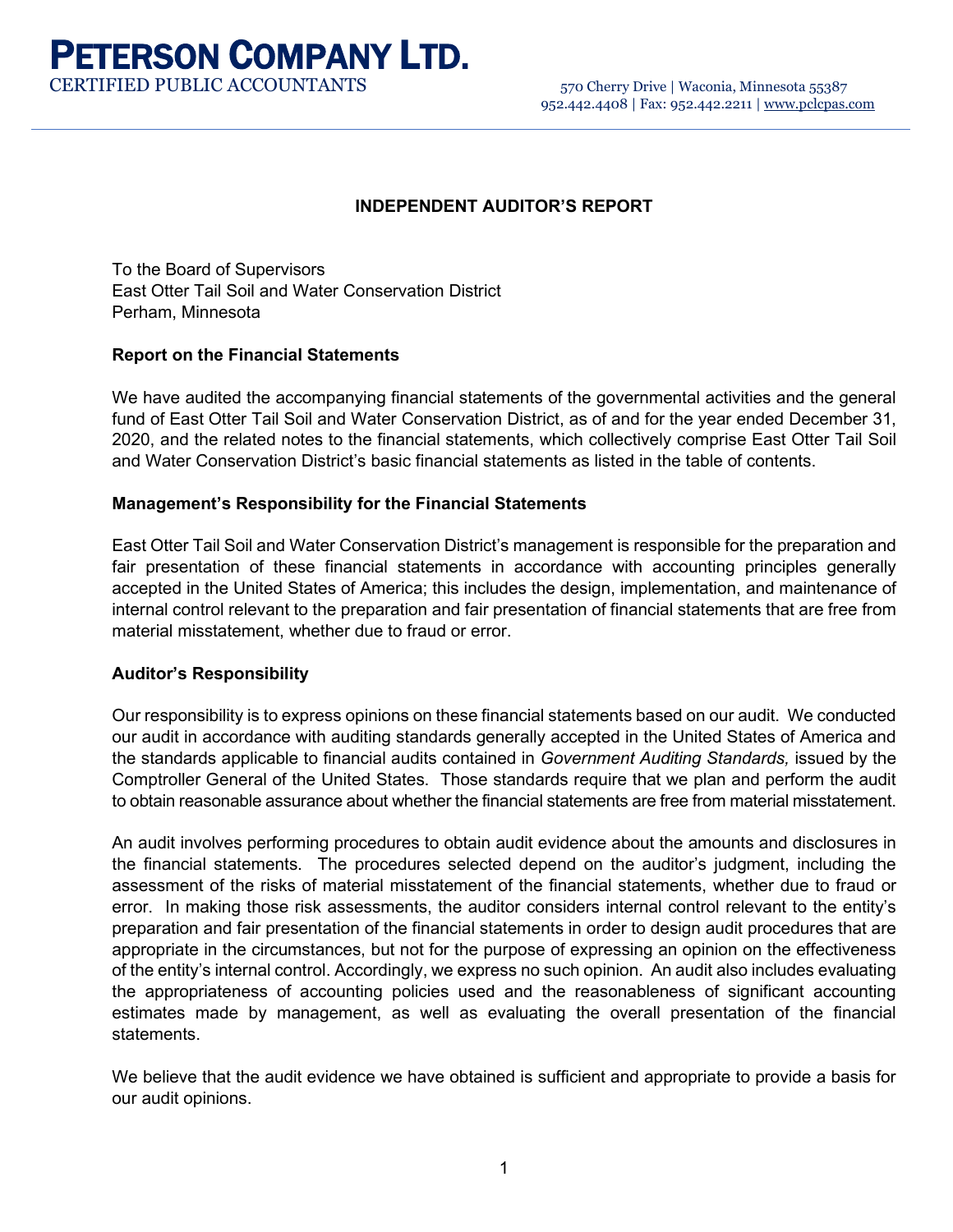# **Opinions**

In our opinion, the financial statements referred to above present fairly, in all material respects, the respective financial position of the governmental activities and the general fund of East Otter Tail Soil and Water Conservation District as of December 31, 2020, and the respective changes in financial position for the year then ended in accordance with accounting principles generally accepted in the United States of America.

## **Other Matters**

## *Required Supplementary Information*

Management has omitted the management's discussion and analysis that accounting principles generally accepted in the United States of America require to be presented to supplement the basic financial statements. Such missing information, although not a part of the basic financial statements, is required by the Governmental Accounting Standards Board who considers it to be an essential part of financial reporting for placing the basic financial statements in an appropriate operational, economic, or historical context. Our opinion on the basic financial statements is not affected by this missing information.

Accounting principles generally accepted in the United States of America require that the budgetary comparison schedule on page 18 and defined benefit pension plan schedules on page 19 be presented to supplement the basic financial statements. Such information, although not a part of the basic financial statements, is required by the Governmental Accounting Standards Board who considers it to be an essential part of financial reporting for placing the basic financial statements in an appropriate operational, economic, or historical context. We have applied certain limited procedures to the required supplementary information in accordance with auditing standards generally accepted in the United States of America, which consisted of inquiries of management about the methods of preparing the information and comparing the information for consistency with management's responses to our inquiries, the basic financial statements, and other knowledge we obtained during our audit of the basic financial statements. We do not express an opinion or provide any assurance on the information because the limited procedures do not provide us with sufficient evidence to express an opinion or provide any assurance.

## **Other Reporting Required by** *Government Auditing Standards*

In accordance with *Government Auditing Standards*, we have also issued our report dated October 7, 2021, on our consideration of the East Otter Tail Soil and Water Conservation District's internal control over financial reporting and on our tests of its compliance with certain provisions of laws, regulations, contracts, and grant agreements and other matters. The purpose of that report is to describe the scope of our testing of internal control over financial reporting and compliance and the results of that testing, and not to provide an opinion on the effectiveness of internal control over financial reporting or on compliance. That report is an integral part of an audit performed in accordance with *Government Auditing Standards* in considering East Otter Tail Soil and Water Conservation District's internal control over financial reporting and compliance.

*Peterson Company Ltd*

PETERSON COMPANY LTD Certified Public Accountants Waconia, Minnesota

October 7, 2021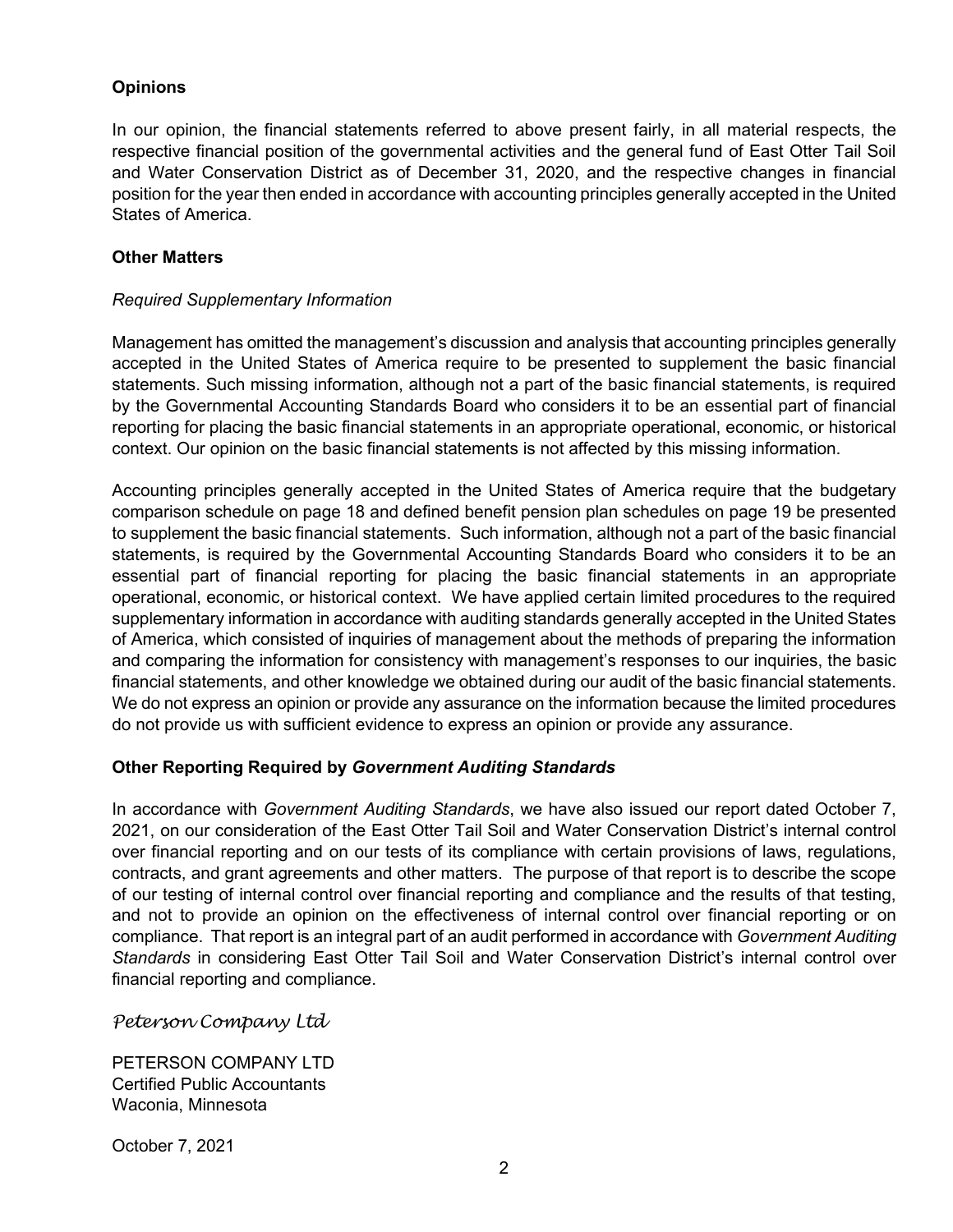# **EAST OTTER TAIL SOIL AND WATER CONSERVATION DISTRICT PERHAM, MINNESOTA STATEMENT OF NET POSITION AND GOVERNMENTAL FUND BALANCE SHEET DECEMBER 31, 2020**

|                                                                |                          | General<br>Fund |                         | Adjustments |                          | Statement of<br><b>Net Position</b> |
|----------------------------------------------------------------|--------------------------|-----------------|-------------------------|-------------|--------------------------|-------------------------------------|
| <b>Assets</b>                                                  |                          |                 |                         |             |                          |                                     |
| Cash                                                           | \$                       | 1,074,591       | \$                      |             | \$                       | 1,074,591                           |
| <b>Accounts Receivables</b>                                    |                          | 14,116          |                         |             |                          | 14,116                              |
| Due from Other Governments                                     |                          | 8,332           |                         |             |                          | 8,332                               |
| Inventory                                                      |                          | 5,595           |                         |             |                          | 5,595                               |
| Capital Assets:<br>Equipment (net of accumulated depreciation) |                          |                 |                         | 267,541     |                          | 267,541                             |
| <b>Total Assets</b>                                            |                          | 1,102,634       |                         | 267,541     |                          | 1,370,175                           |
|                                                                |                          |                 |                         |             |                          |                                     |
| <b>Deferred Outflows of Resources</b>                          |                          |                 |                         |             |                          |                                     |
| Defined Benefit Pension Plan                                   |                          |                 |                         | 80,683      |                          | 80,683                              |
|                                                                |                          |                 |                         |             |                          |                                     |
| <b>Combined Assets and Deferred</b>                            |                          |                 |                         |             |                          |                                     |
| <b>Outflows of Resources</b>                                   | \$                       | 1,102,634       | \$                      | 348,224     | \$                       | 1,450,858                           |
|                                                                |                          |                 |                         |             |                          |                                     |
| <b>Liabilities</b><br><b>Current Liabilities:</b>              |                          |                 |                         |             |                          |                                     |
|                                                                | \$                       | 19,619          |                         |             |                          |                                     |
| <b>Accounts Payable</b><br><b>Accrued Wages</b>                |                          | 22,669          | \$                      |             | \$                       | 19,619<br>22,669                    |
| <b>Escrow Deposits</b>                                         |                          | 12,843          |                         |             |                          | 12,843                              |
| <b>Unearned Revenue</b>                                        |                          | 473,982         |                         |             |                          | 473,982                             |
| Long-term Liabilities:                                         |                          |                 |                         |             |                          |                                     |
| Net Pension Liability                                          |                          |                 |                         | 551,582     |                          | 551,582                             |
| <b>Compensated Absences</b>                                    |                          |                 |                         | 35,412      |                          | 35,412                              |
| <b>Total Liabilities</b>                                       |                          | 529,113         |                         | 586,994     |                          | 1,116,107                           |
|                                                                |                          |                 |                         |             |                          |                                     |
| <b>Deferred Inflows of Resources</b>                           |                          |                 |                         |             |                          |                                     |
| Defined Benefit Pension Plan                                   |                          |                 |                         | 42,145      |                          | 42,145                              |
|                                                                |                          |                 |                         |             |                          |                                     |
| <b>Combined Liabilities and Deferred</b>                       |                          |                 |                         |             |                          |                                     |
| <b>Inflows of Resources</b>                                    |                          | 529,113         | \$                      | 629,139     | \$                       | 1,158,252                           |
|                                                                |                          |                 |                         |             |                          |                                     |
| <b>Fund Balance/Net Position</b><br><b>Fund Balance</b>        |                          |                 |                         |             |                          |                                     |
| Assigned - Compensated Absences                                | \$                       | 35,412          | \$                      | (35, 412)   | \$                       |                                     |
| Unassigned                                                     |                          | 538,109         |                         | (538, 109)  |                          |                                     |
| <b>Total Fund Balance</b>                                      | $\overline{\mathcal{E}}$ | 573,521         | $\sqrt[6]{\frac{1}{2}}$ | (573, 521)  | \$                       |                                     |
|                                                                |                          |                 |                         |             |                          |                                     |
| <b>Net Position</b>                                            |                          |                 |                         |             |                          |                                     |
| <b>Investments in Capital Assets</b>                           |                          |                 | \$                      | 267,541     | \$                       | 267,541                             |
| Unrestricted                                                   |                          |                 |                         | 25,065      |                          | 25,065                              |
| <b>Total Net Position</b>                                      |                          |                 | $\overline{\$}$         | 292,606     | $\overline{\mathcal{E}}$ | 292,606                             |

Notes are an integral part of the basic financial statements.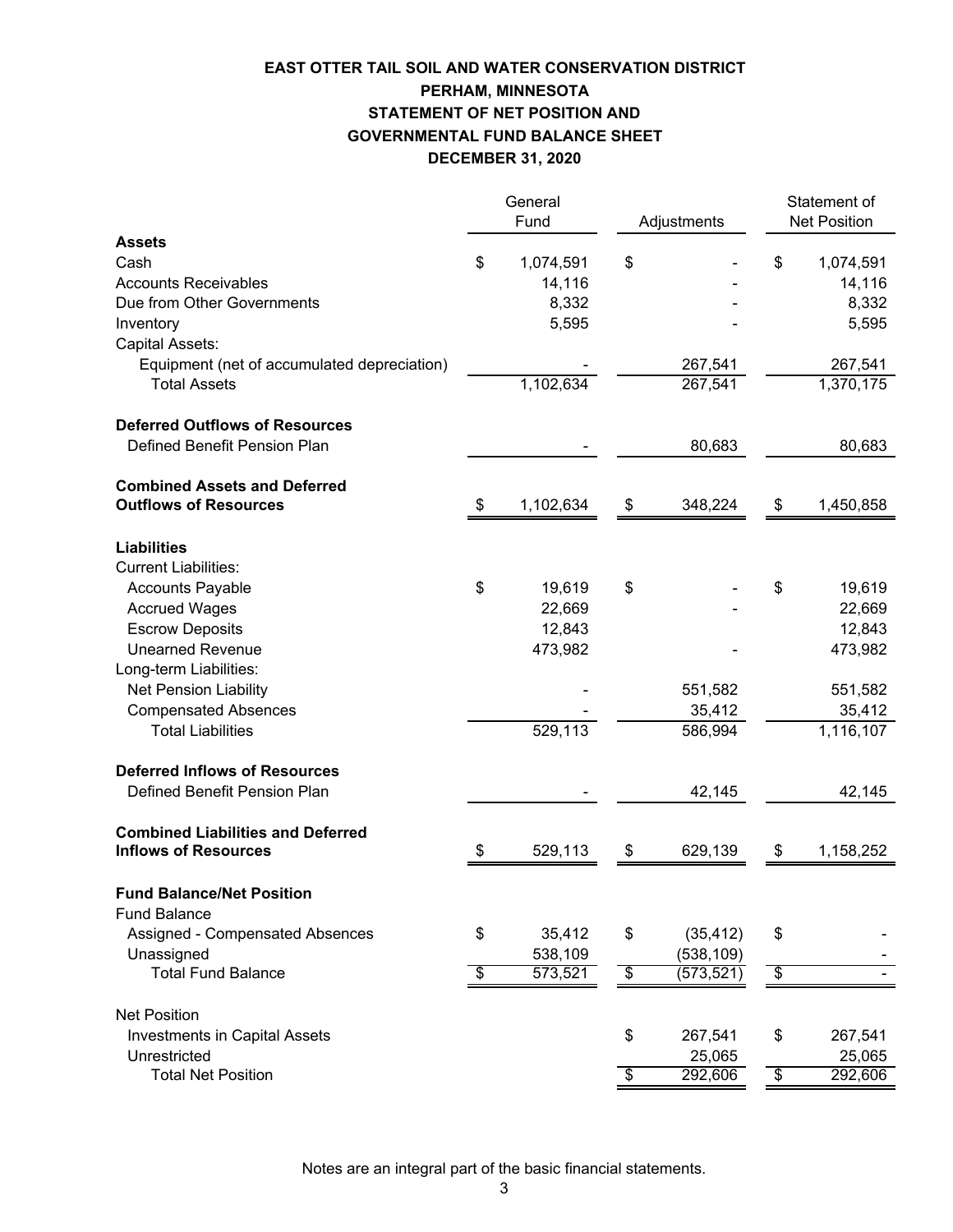# **EAST OTTER TAIL SOIL AND WATER CONSERVATION DISTRICT PERHAM, MINNESOTA STATEMENT OF ACTIVITIES AND GOVERNMENTAL FUND REVENUES, EXPENDITURES AND CHANGES IN FUND BALANCE FOR THE YEAR ENDED DECEMBER 31, 2020**

|                                       |      | General   |                  |    | Statement of      |  |
|---------------------------------------|------|-----------|------------------|----|-------------------|--|
|                                       | Fund |           | Adjustments      |    | <b>Activities</b> |  |
| <b>Revenues</b>                       |      |           |                  |    |                   |  |
| Intergovernmental                     | \$   | 937,377   | \$               | \$ | 937,377           |  |
| <b>Charges for Services</b>           |      | 399,863   |                  |    | 399,863           |  |
| Interest Earnings                     |      | 11,917    |                  |    | 11,917            |  |
| Miscellaneous                         |      | 57,720    |                  |    | 57,720            |  |
| <b>Total Revenues</b>                 | \$   | 1,406,877 | \$               | \$ | 1,406,877         |  |
| <b>Expenditures/Expenses</b>          |      |           |                  |    |                   |  |
| Conservation                          |      |           |                  |    |                   |  |
| Current                               | \$   | 1,365,037 | \$<br>60,768     | \$ | 1,425,805         |  |
| <b>Total Expenditures/Expenses</b>    |      | 1,365,037 | \$<br>60,768     | \$ | 1,425,805         |  |
| Excess of Revenues Over (Under)       |      |           |                  |    |                   |  |
| Expenditures/Expenses                 | \$   | 41,840    | \$<br>(60, 768)  | \$ | (18,928)          |  |
| Fund Balance/Net Position January 1   | \$   | 531,681   | \$<br>(220, 147) | \$ | 311,534           |  |
| Fund Balance/Net Position December 31 | \$   | 573,521   | \$<br>(280, 915) | \$ | 292,606           |  |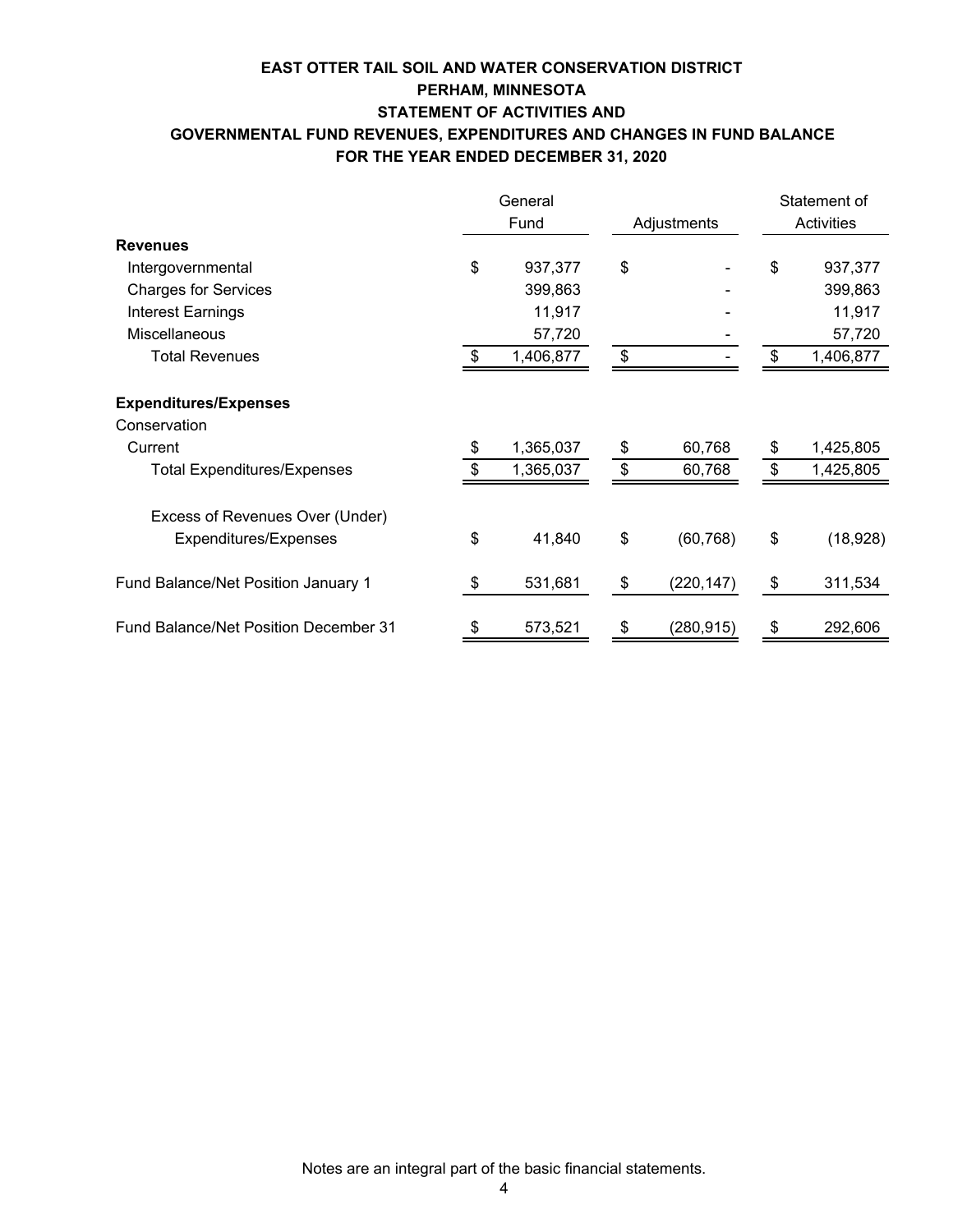## **NOTE 1 – SUMMARY OF SIGNIFICANT ACCOUNTING POLICIES**

### **Basis of Presentation**

The financial statements of East Otter Tail Soil and Water Conservation District (the District) have been prepared in conformity with accounting principles generally accepted in the United States of America (GAAP) as applied to governmental units. The Governmental Accounting Standards Board (GASB) is the accepted standard setting body for establishing governmental accounting and financial reporting principles. The GASB pronouncements are recognized as accounting principles generally accepted in the United States of America for state and local governments.

#### **Financial Reporting Entity**

The East Otter Tail Soil and Water Conservation District is organized under the provisions of Minnesota Statutes Chapter 103C. The District is governed by a Board of Supervisors nominated by voters of the District and elected to four-year terms by the voters of the County.

The purpose of the District is to assist land occupiers in applying practices for the conservation of soil and water resources. These practices are intended to control wind and water erosion, pollution of lakes and streams, and damage to wetlands and wildlife habitats.

The District provides technical and financial assistance to individuals, groups, districts, and governments in reducing costly waste of soil and water resulting from soil erosion, sedimentation, pollution and improper land use.

GAAP requires that the District's financial statements include all funds, departments, agencies, boards, commissions, and other organizations which are not legally separate from the District. In addition, the District's financial statements are to include all component units – entities for which the District is financially accountable.

Financial accountability includes such aspects as appointing a voting majority of the organization's governing body, significantly influencing the programs, projects, activities or level of services performed or provided by the organization or receiving specific financial benefits from, or imposing specific financial burdens on, the organization. These financial statements include all funds of the District. There are no other entities for which the District is financially accountable.

#### **Basic Financial Statements**

The East Otter Tail Soil and Water Conservation District meets the definition of a Special-Purpose government and is involved in only one program, i.e., conservation of soil and water resources. Accordingly, the District is allowed to combine its government-wide statements with the fund statements.

The government-wide financial statements (i.e. The Statement of Net Position and The Statement of Activities) display information about the reporting government as a whole. These statements include all financial activities of the District.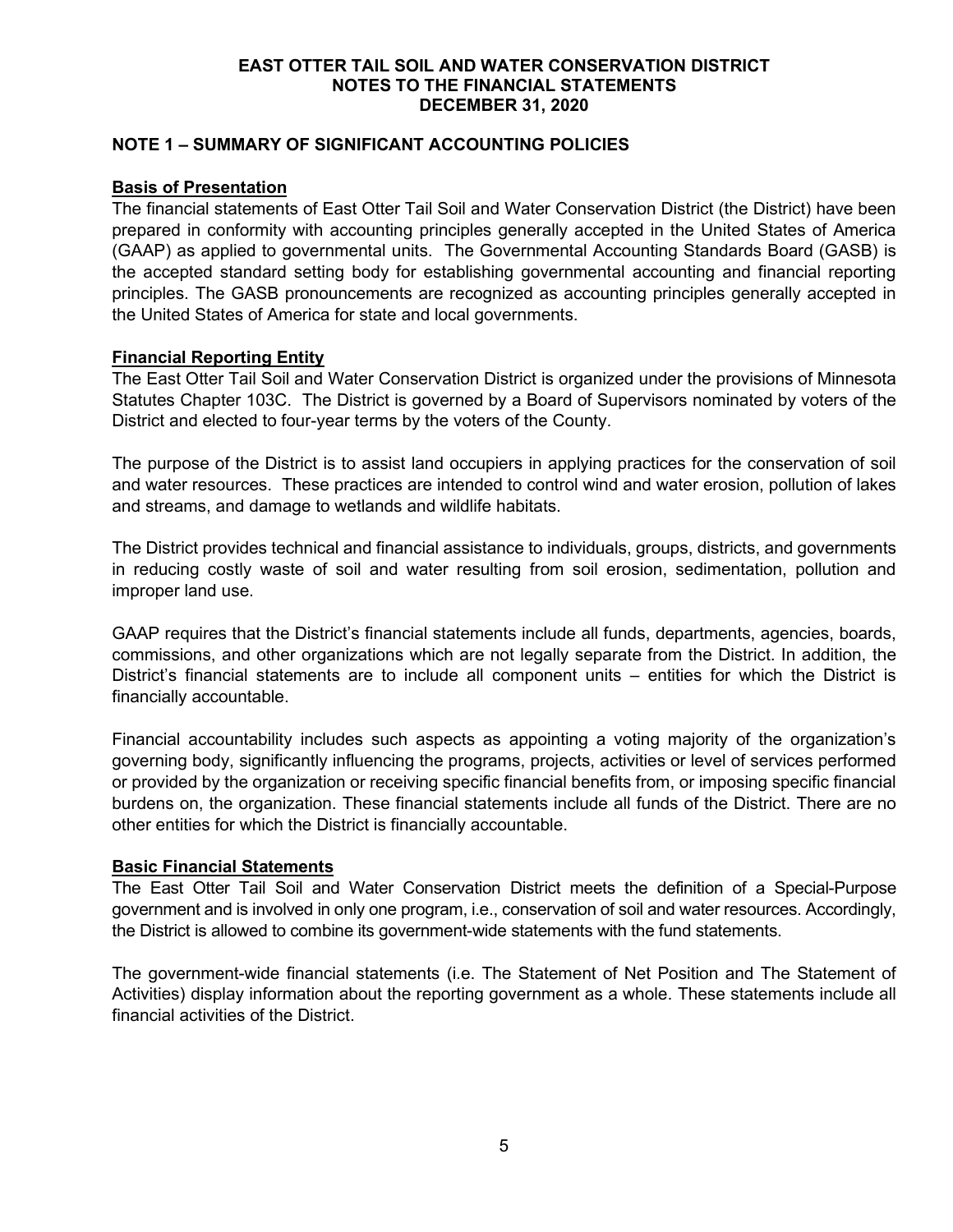## **NOTE 1 – SUMMARY OF SIGNIFICANT ACCOUNTING POLICIES (CONTINUED)**

#### **Basic Financial Statements (Continued)**

The Statement of Activities demonstrates the degree to which the direct expenses of a given function or segment are offset by program revenues. Direct expenses are those that are clearly identifiable with a specific function or segment. Program revenues include charges to customers or applicants who purchase, use, or directly benefit from goods, services, or privileges provided by a given function or segment and grants and contributions that are restricted to meeting the operational or capital requirements of a particular function or segment. Certain items not properly included among program revenues are reported instead as miscellaneous revenues.

Fund financial statements report information at the individual fund level. Each fund is considered to be a separate accounting entity. Funds are classified as governmental, proprietary, or fiduciary. Currently, the District has only governmental funds. Major individual governmental funds are reported as separate columns in the fund financial statements.

#### **Measurement Focus, Basis of Accounting, and Financial Statement Presentation**

The accounting and financial reporting treatment applied is determined by its measurement focus and basis of accounting. The government-wide financial statements are reported using the economic resources measurement focus and the accrual basis of accounting. Revenues are recorded when earned and expenses are recorded when a liability is incurred, regardless of the timing of the related cash flows. Charges for services revenue is recorded when earned. Grants and similar items are recognized as revenues when all eligibility requirements imposed by the provider have been met.

Governmental fund financial statements are reported using the current financial resources measurement focus and the modified accrual basis of accounting. Revenues are recognized when they become measurable and available. Revenues are considered measurable when the amount of the transaction can be determined. Revenues are considered to be available when they are collectible within the current period or soon enough thereafter to be used to pay liabilities of the current period. County and local grant revenue is generally considered available if collected within 60 days after year-end. State revenue is recognized in the year to which it applies according to Minnesota Statutes and accounting principles generally accepted in the United States of America. Minnesota Statutes include state aid funding formulas for specific fiscal years. Investment earnings are recorded when earned because they are measurable and available. Miscellaneous revenues (except investment earnings) are recorded as revenue when received because they are generally not measurable until then. A six-month availability period is generally used for other fund revenue. Expenditures are generally recorded when a liability is incurred. However, expenditures are recorded as prepaid for approved disbursements in advance of the year in which the item is to be used.

The District reports the following major governmental funds:

General Fund – This is the District's primary operating fund. It accounts for all financial resources of the general government.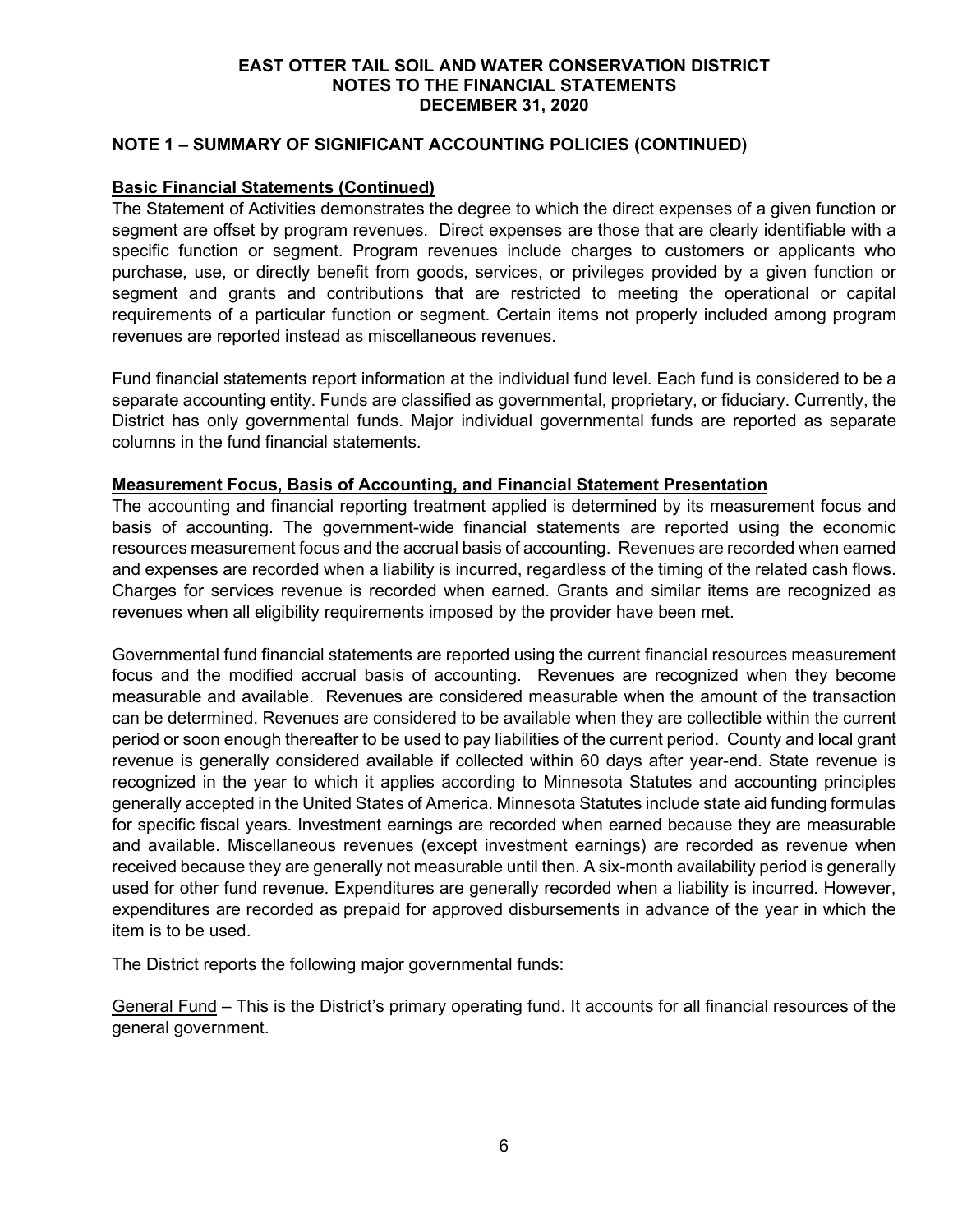## **NOTE 1 – SUMMARY OF SIGNIFICANT ACCOUNTING POLICIES (CONTINUED)**

#### **Use of Estimates**

The preparation of financial statements in conformity with generally accepted accounting principles requires management to make estimates and assumptions which affect: the reported amounts of assets and liabilities, the disclosure of contingent assets and liabilities at the date of the financial statements, and the reported amounts of revenues and expenditures during the reporting period. Actual results could differ from those estimates.

# **Assets, Deferred Outflows of Resources, Liabilities, Deferred Inflows of Resources, and Net Position or Fund Balance**

#### **Cash**

Cash is stated at fair value, except for non-negotiable Certificates of Deposit, which are on a cost basis and short-term money market investments, which are stated at amortized cost.

#### **Accounts Receivables and Due from Other Governments**

Receivables are collectible within one year.

Due from other governments are recorded for state, county, and local grant amounts that were received after year-end and all eligibility requirements had been met.

#### **Inventory**

Inventory value is stated at cost or the lesser of fair market value.

#### **Capital Assets**

The cost of property and equipment is depreciated over the estimated useful lives of the related assets. Depreciation is computed on the straight-line method. For the purpose of computing depreciation, the useful life for Machinery and Equipment is 5 to 10 years, Vehicles are 5 years, Buildings and Improvements are 20 to 30 years, and 5 years for Office Equipment and Furniture. The District uses the threshold of \$1,000 for capitalizing assets purchased.

#### **Unearned Revenue**

Unearned revenue is recorded for amounts of state, county, and local grant amounts received prior to satisfying all eligibility requirements imposed by the providers.

#### **Compensated Absences**

Under the District's personnel policies, employees are granted vacation and sick leave in varying amounts based on their length of service. Only benefits considered to be vested are disclosed in these statements.

All vested vacation and sick leave pay is accrued when incurred in the government-wide financial statements. A liability for these amounts is reported in governmental funds only if they have matured, for example, as a result of employee resignations or retirements, and are payable with expendable available resources.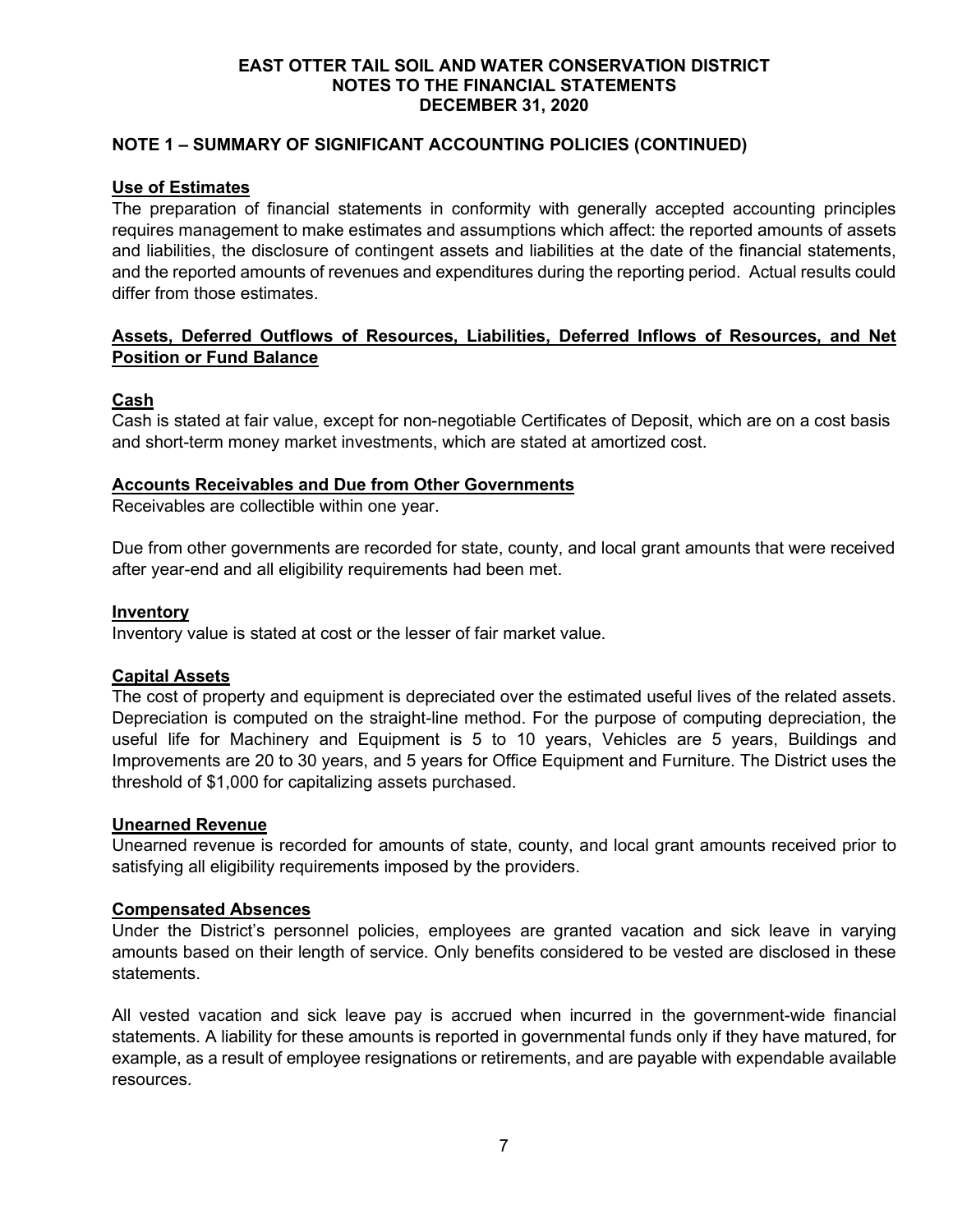## **NOTE 1 – SUMMARY OF SIGNIFICANT ACCOUNTING POLICIES (CONTINUED)**

### **Compensated Absences (Continued)**

Payments for vacation and sick leave will be made at rates in effect when the benefits are used. Accumulated vacation and sick leave liabilities at December 31, 2020 are determined on the basis of current salary rates and include salary related payments.

### **Pensions**

For purposes of measuring the net pension liability, deferred outflows/inflows of resources, and pension expense, information about the fiduciary net position of the Public Employees Retirement Association (PERA) and additions to/deductions from PERA's fiduciary net position have been determined on the same basis as they are reported by PERA. For this purpose, plan contributions are recognized as of employer payroll paid dates and benefit payments, and refunds are recognized when due and payable in accordance with the benefit terms. Investments are reported at fair value.

#### **Deferred Outflows of Resources**

In addition to assets, the financial statements report a separate section for deferred outflows of resources. This separate financial statement element represents a consumption of net position that applies to a future period(s) and so will not be recognized as an outflow of resources (expense) until that time. The District has one type of deferred outflow which is pension related.

#### **Deferred Inflows of Resources**

In addition to liabilities, the financial statements report a separate section for deferred inflows of resources. This separate financial statement element, deferred inflows of resources, represents an acquisition of net position that applies to a future period(s) and so will not be recognized as an inflow of resources (revenue) until that time. The District has one type of deferred inflow which is pension related.

## **Fund Balance**

In the fund financial statements, governmental funds report fund balance as non-spendable, restricted, committed, assigned, or unassigned. Non-spendable portions of fund balance relate to prepaid expenditures or inventory amounts. Restricted fund balances are constrained by outside parties (statute, grantors, bond agreements, etc.). Committed fund balance represents constraints on spending that the District imposes upon itself by a high-level formal action prior to the close of the fiscal period. The District's Board of Supervisors authorizes all assigned fund balances and their intended uses. The District currently reports \$35,412 of assigned fund balances. Unassigned fund balances are considered the remaining amounts, usually in the General Fund, only.

When an expenditure is incurred for purposes for which both restricted and unrestricted fund balance is available, it is the District's policy to use restricted first, then unrestricted fund balance. When an expenditure is incurred for purposes for which committed, assigned and unassigned fund balance is available, it is the District's policy to use committed first, then assigned and finally unassigned fund balance.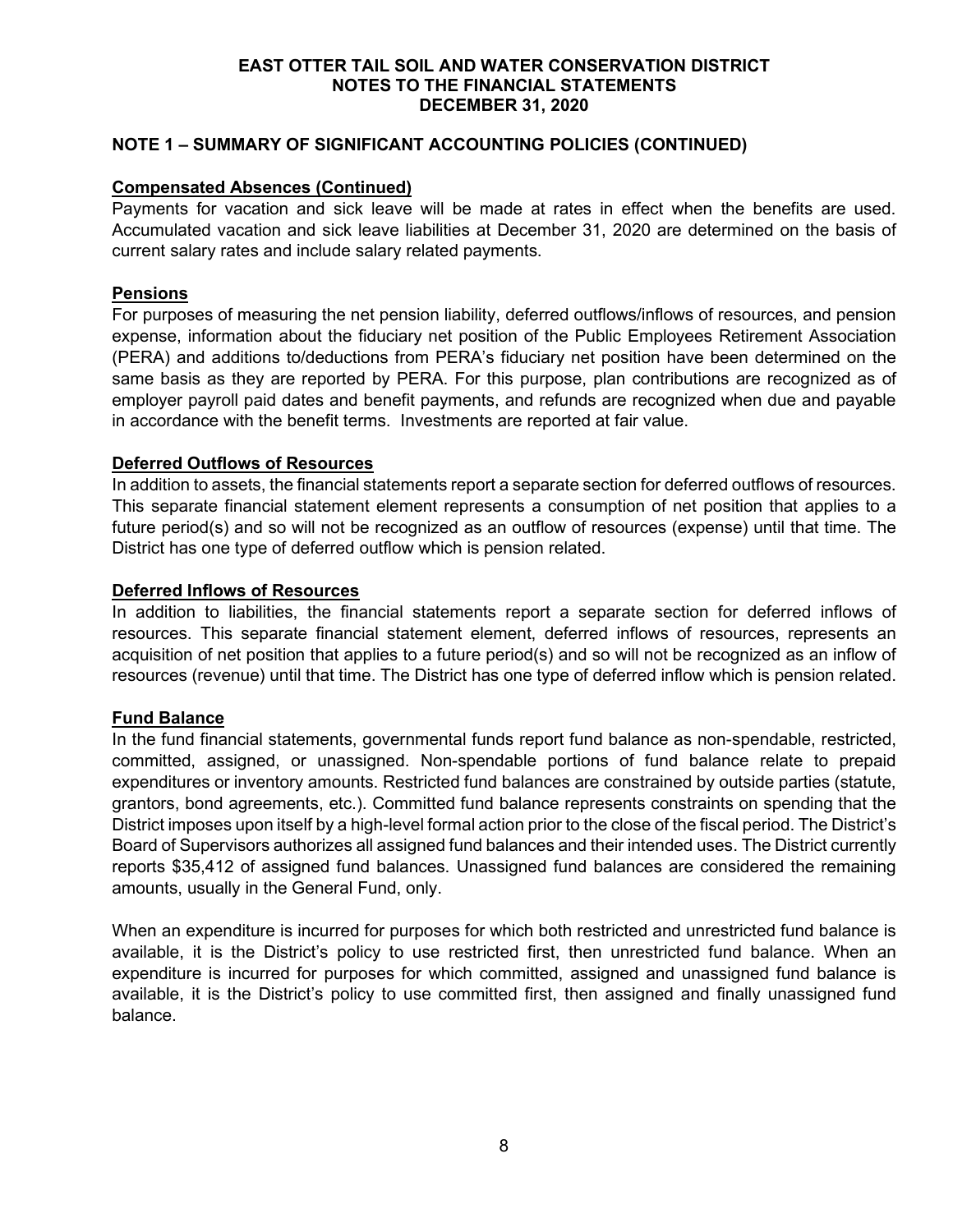## **NOTE 1 – SUMMARY OF SIGNIFICANT ACCOUNTING POLICIES (CONTINUED)**

#### **Net Position**

Net position represents the difference between assets, deferred outflows, liabilities and deferred inflows in the government-wide financial statements. Net investments in capital assets, consists of capital assets, net of accumulated depreciation, reduced by the outstanding balance of any long-term debt used to build or acquire the capital assets. Net position is reported as restricted in the government-wide financial statements when there are limitations imposed on its use through external restrictions imposed by creditors, grantors, laws, or regulations of other governments.

#### **Explanation of Adjustments Column in Statements**

Capital Assets: In the Statement of Net Position and Governmental Fund Balance Sheet, an adjustment is made if the District has capital assets. This adjustment equals the net book balance of capitalized assets as of the report date and reconciles to the amount reported in the Capital Assets Note.

Long-Term Liabilities: In the Statement of Net Position and Governmental Fund Balance Sheet, an adjustment is made to reflect the total Compensated Absences and Net Pension Liability the District has as of the report date. See note on Long-Term Liabilities.

#### Depreciation, Net Pension Expense and Change in Compensated Absences for the year:

In the Statement of Activities and Governmental Fund Revenues, Expenditures and Changes in Fund Balance, the adjustment equals the total depreciation for the year reported, plus or minus the net pension expense and the change in compensated absences between the reporting year and the previous year.

#### **Subsequent Events**

In preparing these financial statements, the District has evaluated events and transactions for potential recognition or disclosure through October 7, 2021, the date the financial statements were available to be issued.

#### **NOTE 2 – DEPOSITS**

Minnesota Statutes 118A.02 and 118A.04 authorize the District to designate a depository for public funds and to invest in Certificates of Deposit. Minnesota Statute 118A.03 requires that all District deposits be protected by insurance, surety bond, or collateral. When not covered by insurance or surety bonds, the market value of collateral pledged shall be at least ten percent more than the amount on deposit (plus accrued interest) at the close of the financial institution's banking day.

Authorized collateral includes treasury bills, notes and bonds; issues of U.S. government agencies; general obligations rated "A" or better; revenue obligations rated "AA" or better; irrevocable standard letters of credit issued by the Federal Home Loan Bank; and Certificates of Deposit. Minnesota Statutes require that securities pledged as collateral be held in safekeeping in a restricted account at the Federal Reserve Bank or in an account at a trust department of a commercial bank or other financial institution that is not owned or controlled by the financial institution furnishing the collateral.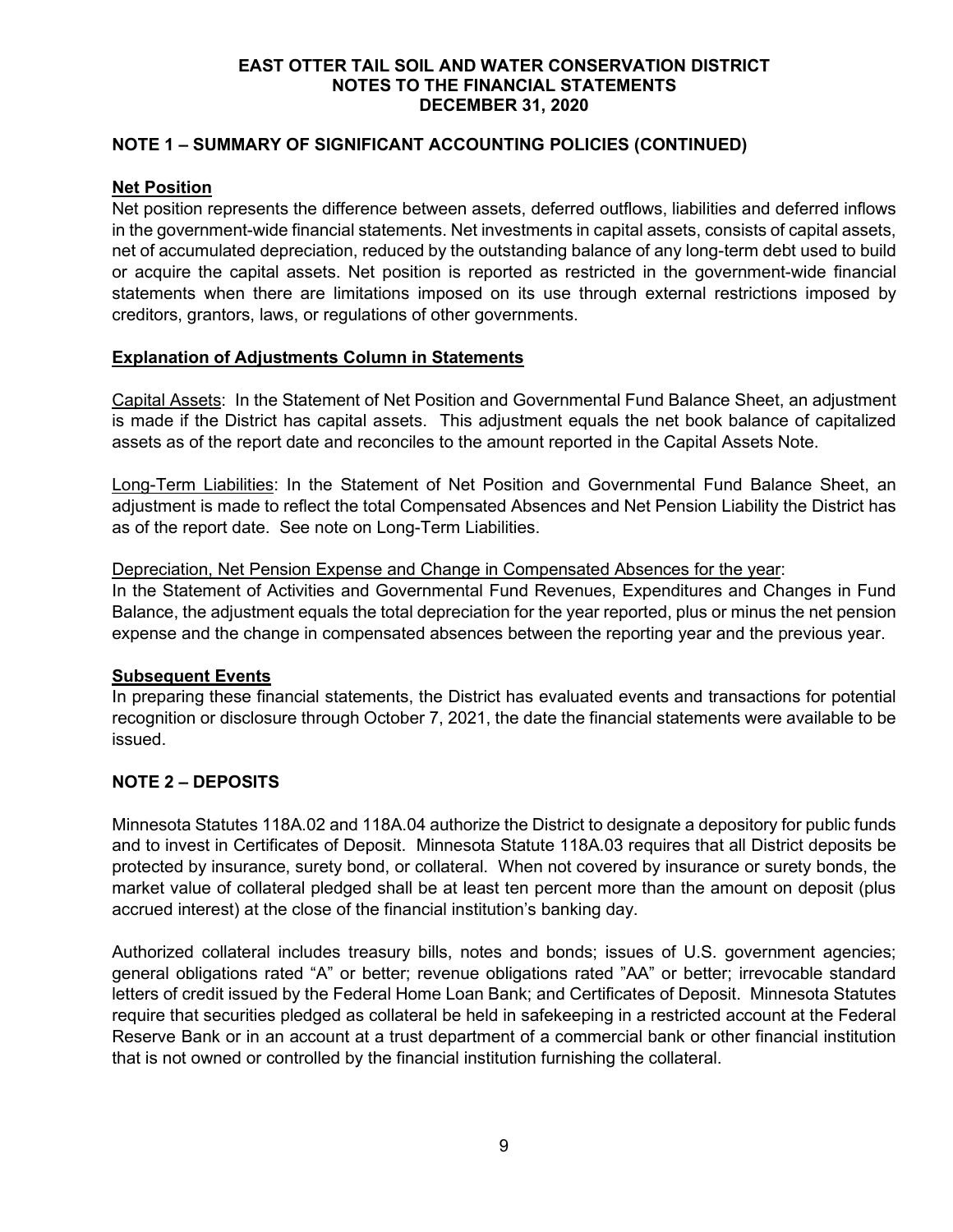# **NOTE 2 – DEPOSITS (CONTINUED)**

## **Custodial Credit Risk Deposits**

Custodial credit risk is the risk that in the event of a financial institution failure, the District's deposits may not be returned to it. The District does not have a deposit policy for custodial credit risk. The market value of collateral pledged must equal 110% of deposits not covered by insurance or bonds. The District has no additional deposit policies addressing custodial credit risk. As of December 31, 2020, the District's deposits were not exposed to custodial credit risk.

# **NOTE 3 – CAPITAL ASSETS**

Capital assets activity for the year ended December 31, 2020 was as follows:

|                                | Beginning | Addition | <b>Deletion</b> |   | Ending  |
|--------------------------------|-----------|----------|-----------------|---|---------|
| Equipment                      | 399,801   |          |                 | ۰ | 399,801 |
| <b>Building</b>                | 375,893   | -        |                 | ۰ | 375,893 |
| Total                          | 775,694   |          |                 | ۰ | 775,694 |
| Less: Accumulated Depreciation | 464,701   | 43,452   |                 | ۰ | 508,153 |
| <b>Net Capital Assets</b>      | 310,993   |          |                 |   | 267,541 |

Current year depreciation is \$43,452.

## **NOTE 4 – UNEARNED REVENUE**

Unearned revenue represents unearned advances from the Minnesota Board of Water and Soil Resources (BWSR) and from the County for administrative service grants and for the cost-share program. Revenues will be recognized when the related program expenditures are recorded. Unearned revenue for the year ended December 31, 2020, consists of the following: BWSR Cost Share Program \$91,284; Conservation Delivery \$18,986; Local Capacity \$120,595; Buffer \$52,794; Red Eye 1W1P \$11,224; Cover Crop \$47,406; High Priority Lakes \$79,275; CWMA \$20,000; WCA Funds \$5,640; County Water Plan \$20,405; Other \$6,373; Total \$473,982.

## **NOTE 5 – LONG-TERM LIABILITIES**

The following is a summary of changes in the District's long-term liabilities for the year ended December 31, 2020:

|                              | January 1, |                  |        |           | December 31, |         |  |
|------------------------------|------------|------------------|--------|-----------|--------------|---------|--|
|                              | 2020       | <b>Increases</b> |        | Decreases |              | 2020    |  |
| <b>Net Pension Liability</b> | 469,946    |                  | 81.636 |           | \$.          | 551,582 |  |
| <b>Compensated Absences</b>  | 31,469     |                  | 3.943  |           |              | 35,412  |  |
| Total                        | 501,415    |                  | 85,579 |           |              | 586,994 |  |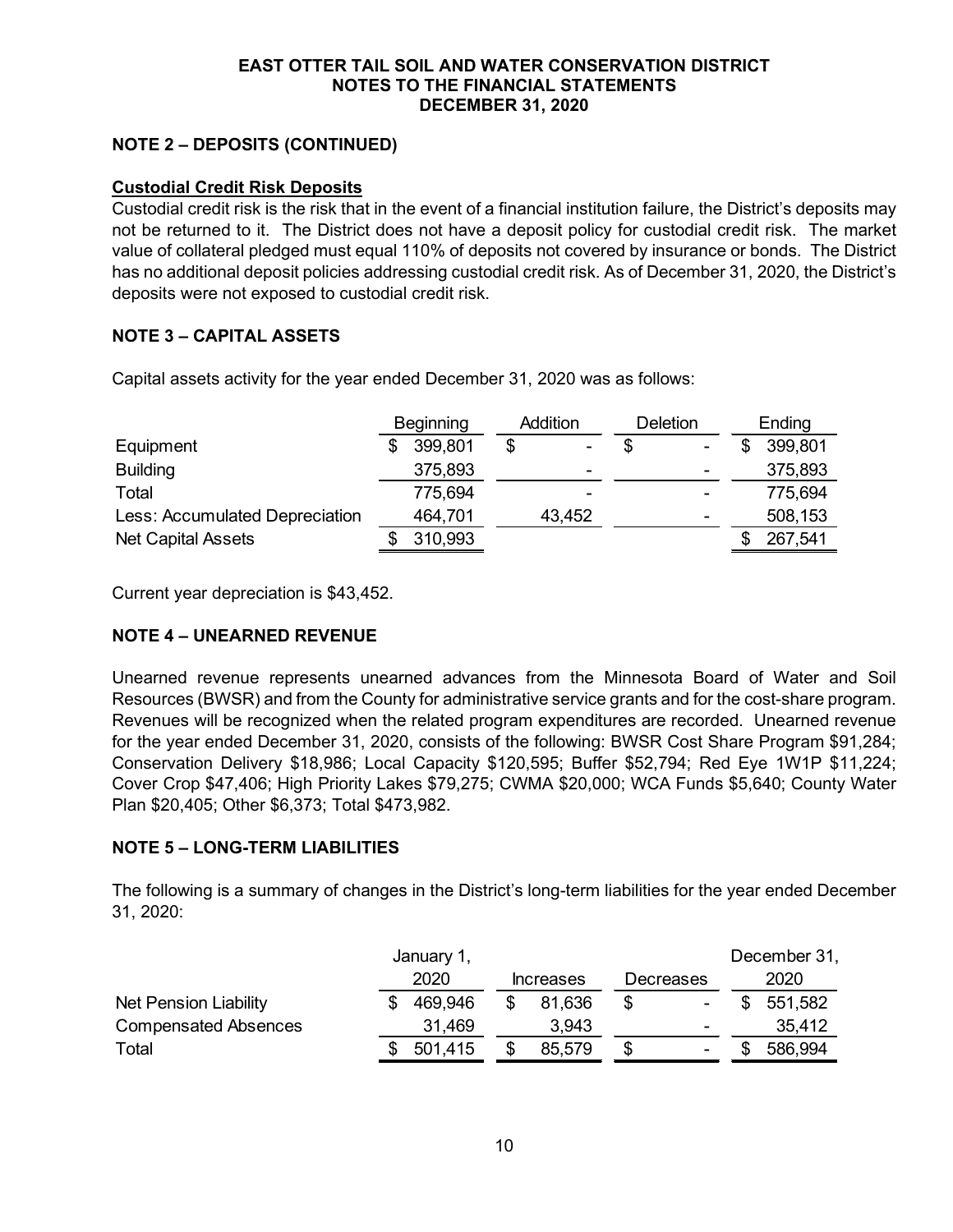## **NOTE 5 – LONG-TERM LIABILITIES (CONTINUED)**

#### **Vacation and Sick Leave**

Vacation leave accrual varies from 6.67 to 16.67 hours per month. Sick leave accrual is 12 days per year. The limit on the accumulation of vacation leave is 120 hours and the limit on the accumulation of sick leave is 480 hours. Upon termination of employment from the District, employees are paid accrued vacation leave hours only.

#### **Compensated Absences Payable**

The amount of the estimated obligation at December 31, 2020 is \$35,412. The District's General Fund finances compensated absences on a pay-as-you-go basis.

#### **NOTE 6 – RISK MANAGEMENT**

The District is exposed to various risks of loss related to tort; theft of, damage to, and destruction of assets; errors, and omissions; injuries to employees; workers' compensation claims; and natural disasters. The District has entered into an agreement with the Minnesota Counties Intergovernmental Trust (MCIT) to cover its liabilities for workers compensation and property and casualty. For other risks, the District carries commercial insurance. There were no significant reductions of insurance coverage from the previous year. There have been no settlements in excess of the District's insurance coverage for any of the past three years.

The Workers' Compensation Division of MCIT is self-sustaining based on the contribution charges, so that the total contributions plus compounded earnings on these contributions will equal the amount needed to satisfy the claims liabilities and other expenses. Should the MCIT Workers' Compensation Division liabilities exceed assets, MCIT may assess the District in a method and amount to be determined by MCIT.

The Property and Casualty Division of MCIT is self-sustaining and the District pays an annual premium to cover current and future losses. The MCIT carries reinsurance for its property lines to protect against catastrophic losses. Should the MCIT Property and Casualty Division liabilities exceed assets, MCIT may assess the District in a method and amount to be determined by MCIT.

## **NOTE 7 – DEFINED BENEFIT PENSION PLAN**

#### **Plan Description**

The District participates in the following cost-sharing multiple-employer defined benefit pension plans administered by the Public Employees Retirement Association of Minnesota (PERA). PERA's defined benefit pension plans are established and administered in accordance with *Minnesota Statutes*, Chapters 353 and 356. PERA's defined benefit pension plans are tax qualified plans under Section 401(a) of the Internal Revenue Code.

All full-time and certain part-time employees of the District are covered by the General Employees Plan. General Employees Plan members belong to the Coordinated Plan. Coordinated Plan members are covered by Social Security.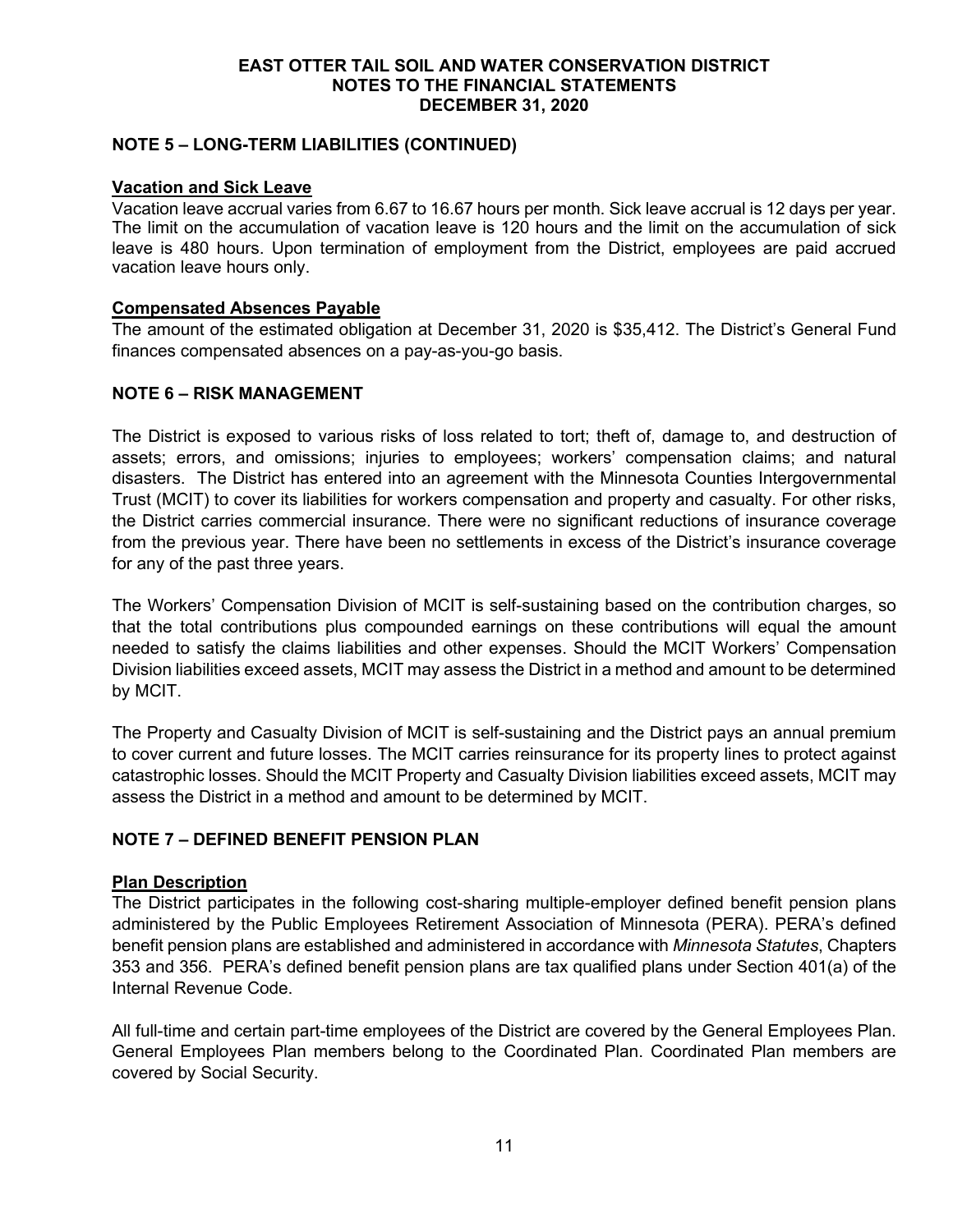## **NOTE 7 – DEFINED BENEFIT PENSION PLAN (CONTINUED)**

## **Benefits Provided**

PERA provides retirement, disability, and death benefits. Benefit provisions are established by state statute and can only be modified by the state legislature. Vested, terminated employees who are entitled to benefits, but are not receiving them yet, are bound by the provisions in effect at the time they last terminated their public service.

General Employees Plan benefits are based on a member's highest average salary for any five successive years of allowable service, age, and years of credit at termination of service. Two methods are used to compute benefits for PERA's Coordinated Plan members. Members hired prior to July 1, 1989, receive the higher of Method 1 or Method 2 formulas. Only Method 2 is used for members hired after June 30, 1989. Under Method 1, the accrual rate for Coordinated members is 1.2 percent for each of the first ten years of service and 1.7 percent for each additional year. Under Method 2, the accrual rate for Coordinated members is 1.7 percent for all years of service. For members hired prior to July 1, 1989 a full annuity is available when age plus years of service equal 90 and normal retirement age is 65. For members hired on or after July 1, 1989, normal retirement age is the age for unreduced Social Security benefits capped at 66.

Benefit increases are provided to benefit recipients each January. Beginning in 2019, the postretirement increase is equal to 50 percent of the cost-of-living adjustment (COLA) announced by the SSA, with a minimum increase of at least 1.00 percent and a maximum of 1.50 percent. Recipients that have been receiving the annuity or benefit for at least a full year as of the June 30 before the effective date of the increase will receive the full increase. For recipients receiving the annuity or benefit for at least one month but less than a full year as of the June 30 before the effective date of the increase will receive a reduced prorated increase. For members retiring on January 1, 2024, or later, the increase will be delayed until normal retirement age (age 65 if hired prior to July 1, 1989, or age 66 for individuals hired on or after July 1, 1989). Members retiring under Rule of 90 are exempt from the delay to normal retirement.

## **Contributions**

*Minnesota Statutes* Chapter 353 sets the rates for employer and employee contributions. Contribution rates can only be modified by the state legislature.

Coordinated Plan members were required to contribute 6.50 percent of their annual covered salary in fiscal year 2020 and the District was required to contribute 7.50 percent for Coordinated Plan members. The District's contributions to the General Employees Fund for the year ended December 31, 2020, were \$48,784. The District's contributions were equal to the required contributions as set by state statute.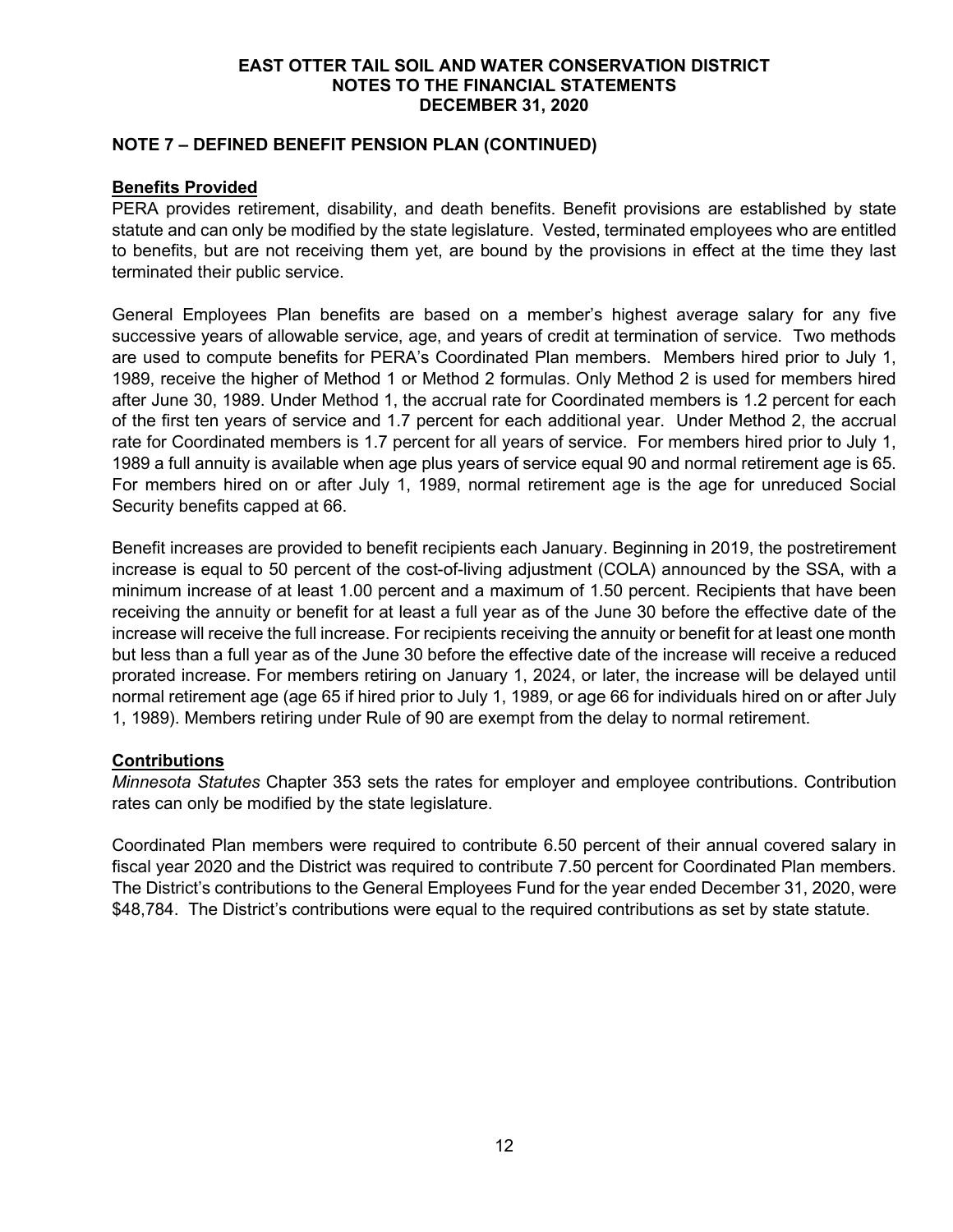## **NOTE 7 – DEFINED BENEFIT PENSION PLAN (CONTINUED)**

## **Pension Costs**

At December 31, 2020, the District reported a liability of \$551,582 for its proportionate share of the General Employees Fund's net pension liability. The District's net pension liability reflected a reduction due to the State of Minnesota's contribution of \$16 million. The State of Minnesota is considered a nonemployer contributing entity and the state's contribution meets the definition of a special funding situation. The State of Minnesota's proportionate share of the net pension liability associated with the District totaled \$16,859. The net pension liability was measured as of June 30, 2020, and the total pension liability used to calculate the net pension liability was determined by an actuarial valuation as of that date. The District's proportionate share of the net pension liability was based on the District's contributions received by PERA during the measurement period for employer payroll paid dates from July 1, 2019 through June 30, 2020, relative to the total employer contributions received from all of PERA's participating employers. The District's proportionate share was 0.0092% percent at the end of the measurement period and 0.0085% percent for the beginning of the period.

| District's proportionate share of the net pension liability | 551,582 |
|-------------------------------------------------------------|---------|
| State of Minnesota's proportionate share of the net pension |         |
| liability associated with the District                      | 16,859  |
| Total                                                       | 568,441 |

For the year ended December 31, 2020, the District recognized pension expense of \$13,373 for its proportionate share of the General Employees Plan's pension expense. In addition, the District recognized an additional \$1,467 as pension expense (and grant revenue) for its proportionate share of the State of Minnesota's contribution of \$16 million to the General Employees Fund.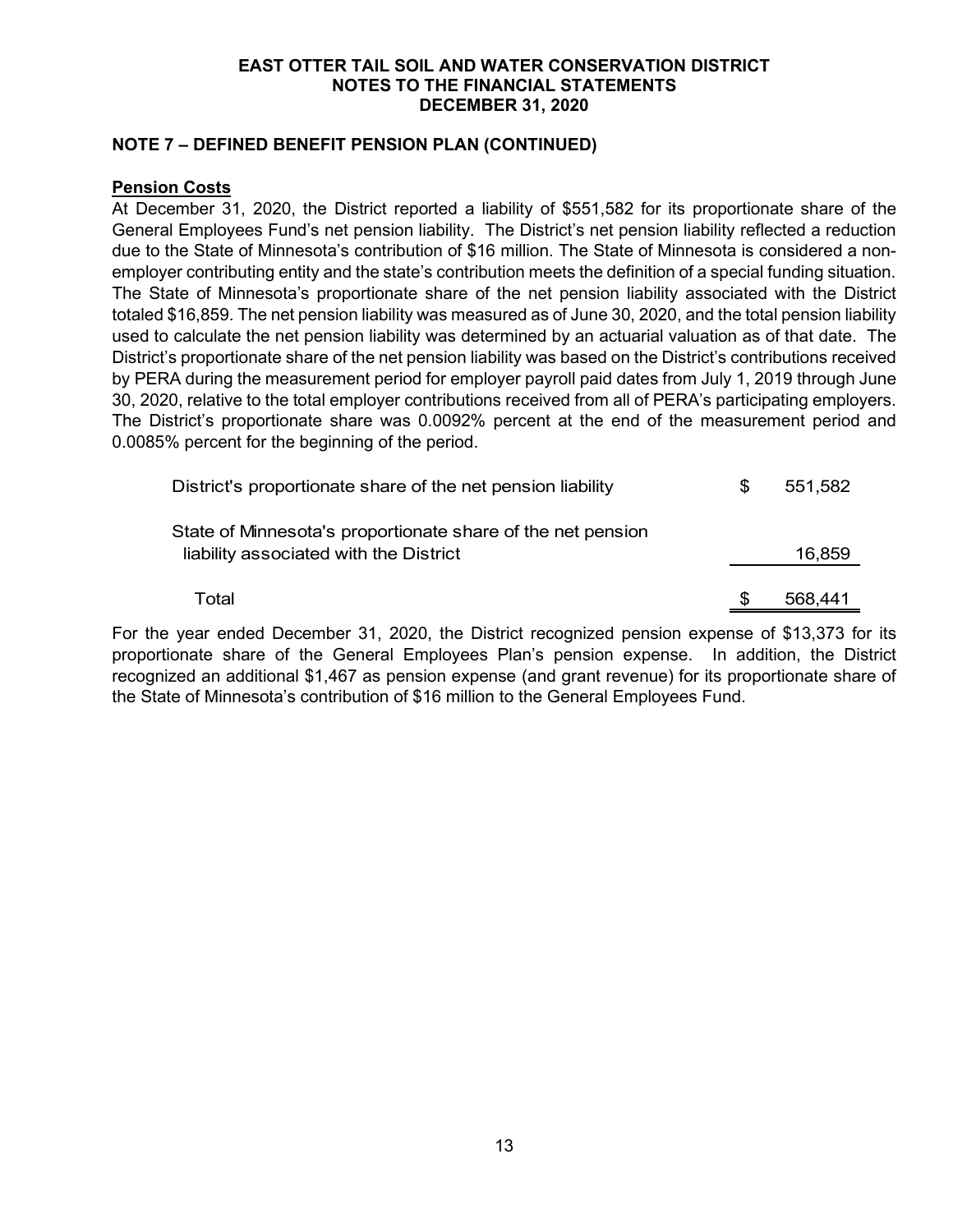## **NOTE 7 – DEFINED BENEFIT PENSION PLAN (CONTINUED)**

At December 31, 2020, the District reported its proportionate share of the General Employees Plan's deferred outflows of resources and deferred inflows of resources from the following sources:

|                                                                               | Deferred    |           | Deferred   |                  |
|-------------------------------------------------------------------------------|-------------|-----------|------------|------------------|
|                                                                               | Outflows of |           | Inflows of |                  |
|                                                                               |             | Resources |            | <b>Resources</b> |
| Differences between expected and actual<br>economic experience                | \$          | 6,242     | \$         | 2,100            |
| Changes in actuarial assumptions                                              |             |           |            | 20,029           |
| Net collective difference between projected<br>and actual investment earnings |             | 6,080     |            |                  |
| Changes in Proportion                                                         |             | 44,694    |            | 20,016           |
| Contributions paid to PERA subsequent to<br>the measurement date              |             | 23,667    |            |                  |
| Total                                                                         | \$          | 80,683    | \$         | 42,145           |

The \$23,667 reported as deferred outflows of resources related to pensions resulting from District contributions subsequent to the measurement date will be recognized as a reduction of the net pension liability in the year ended December 31, 2021. Other amounts reported as deferred outflows and inflows of resources related to pensions will be recognized in pension expense as follows:

| Year ended December 31: | <b>Pension Expense Amount</b> |          |
|-------------------------|-------------------------------|----------|
| 2021                    | S                             | (15,063) |
| 2022                    |                               | (3,631)  |
| 2023                    |                               | 20,415   |
| 2024                    |                               | 13,150   |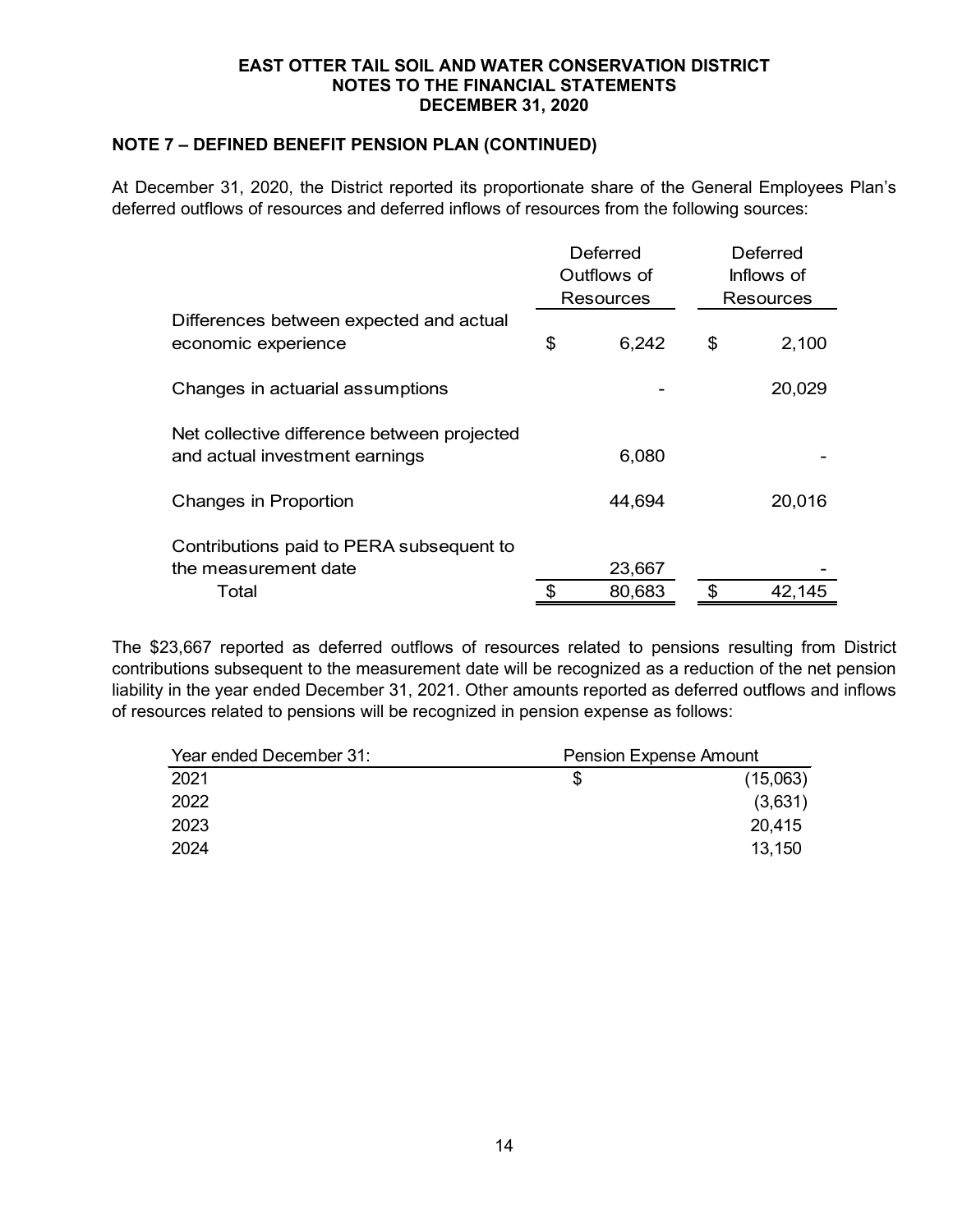## **NOTE 7 – DEFINED BENEFIT PENSION PLAN (CONTINUED)**

# **Actuarial Assumptions**

The total pension liability in the June 30, 2020, actuarial valuation was determined using an individual entry-age normal actuarial cost method and the following actuarial assumptions:

| Inflation                    | 2.50 percent per year |
|------------------------------|-----------------------|
| Active Member Payroll Growth | 3.25 percent per year |
| Investment Rate of Return    | 7.50 percent          |

Salary increases were based on a service-related table. Mortality rates for active members, retirees, survivors and disabilitants were based on RP 2014 tables for males or females, as appropriate, with slight adjustments to fit PERA's experience. Cost of living benefit increases after retirement for retirees are assumed to be 1.25 percent per year for the General Employees Plan.

Actuarial assumptions used in the June 30, 2020 valuation were based on the results of actuarial experience studies. The most recent four-year experience study in the General Employees Plan was completed in 2019. The assumption changes were adopted by the Board and became effective with the July 1, 2020 actuarial valuation.

The State Board of Investment, which manages the investments of PERA, prepares an analysis of the reasonableness on a regular basis of the long-term expected rate of return using a building-block method in which best-estimate ranges of expected future rates of return are developed for each major asset class. These ranges are combined to produce an expected long-term rate of return by weighting the expected future rates of return by the target asset allocation percentages. The target allocation and best estimates of geometric real rates of return for each major asset class are summarized in the following table:

|                                      |                       | Long-Term Expected      |
|--------------------------------------|-----------------------|-------------------------|
| <b>Asset Class</b>                   | Target Allocation (%) | Real Rate of Return (%) |
| Domestic Stocks                      | 35.5                  | 5.10                    |
| <b>International Stocks</b>          | 17.5                  | 5.30                    |
| Bonds (Fixed Income)                 | 20.0                  | 0.75                    |
| Alternative Assets (Private Markets) | 25.0                  | 5.90                    |
| Cash                                 | 2.0                   | 0.00                    |
| Total                                | 100.00                |                         |

## **Discount Rate**

The discount rate used to measure the total pension liability in 2020 was 7.50 percent. The projection of cash flows used to determine the discount rate assumed that contributions from plan members and employers will be made at rates set in Minnesota Statutes. Based on these assumptions, the fiduciary net position of the General Employees Fund was projected to be available to make all projected future benefit payments of current plan members. Therefore, the long-term expected rate of return on pension plan investments was applied to all projected benefit payments to determine the total pension liability.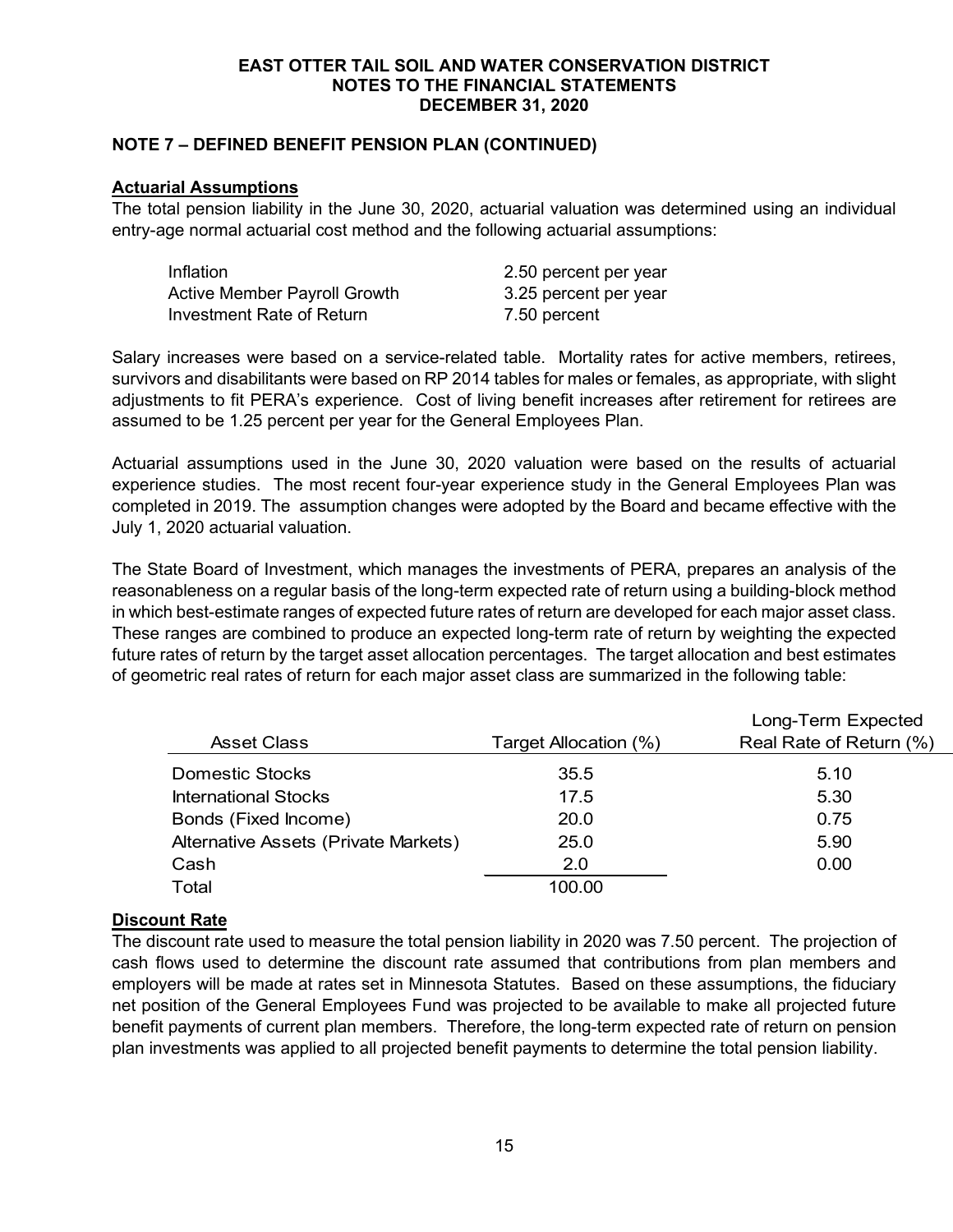## **NOTE 7 – DEFINED BENEFIT PENSION PLAN (CONTINUED)**

## **Pension Liability Sensitivity**

The following presents the District's proportionate share of the net pension liability for all plans it participates in, calculated using the discount rate disclosed in the preceding paragraph, as well as what the District's proportionate share of the net pension liability would be if it were calculated using a discount rate 1 percentage point lower or 1 percentage point higher than the current discount rate:

|                          | 1% Decrease in  |   |                 |   | 1% Increase in  |
|--------------------------|-----------------|---|-----------------|---|-----------------|
|                          | <b>Discount</b> |   | <b>Discount</b> |   | <b>Discount</b> |
|                          | Rate (6.5%)     |   | Rate (7.5%)     |   | Rate (8.5%)     |
| District's proportionate |                 |   |                 |   |                 |
| share of the GERF net    |                 |   |                 |   |                 |
| pension liability:       | 883,995         | S | 551,582         | S | 277,368         |

## **Pension Plan Fiduciary Net Position**

Detailed information about each pension plan's fiduciary net position is available in a separately-issued PERA financial report that includes financial statements and required supplementary information. That report may be obtained on the Internet at [www.mnpera.org.](http://www.mnpera.org/)

## **NOTE 8 – OPERATING LEASES**

The District leases storage space on a yearly basis. Under the current agreement total costs for 2020 were \$900.

## **NOTE 9 – STEWARDSHIP, COMPLIANCE, AND ACCOUNTABILITY**

## **Budgetary Information**

Annual budgets are adopted on a basis consistent with accounting principles generally accepted in the United States of America. Each fall, the Board of Supervisors adopts an annual budget for the following year for the General Fund. Any modifications in the adopted budget can be made upon request of and approval by the Board of Supervisors. All annual appropriations lapse at fiscal year-end. Legal budgetary control is at the fund level.

## **NOTE 10 – COMMITMENTS AND CONTINGENT LIABILITIES**

The District is not aware of any existing or pending lawsuits, claims or other actions in which the District is a defendant.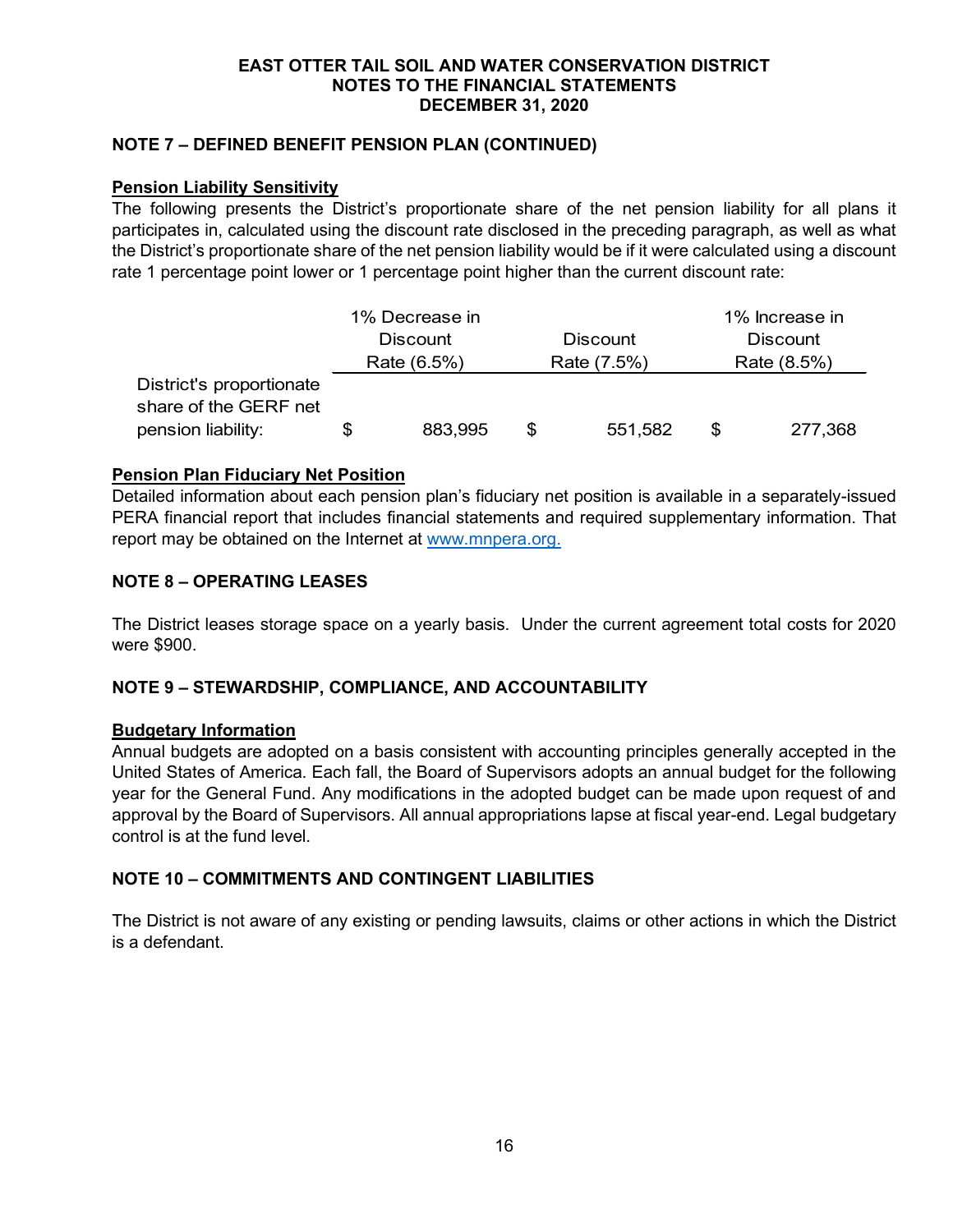# **NOTE 11 – RISK AND UNCERTAINTY**

In December 2019, a novel strain of coronavirus (COVID-19) was reported in Wuhan, China. The World Health Organization had declared the outbreak to constitute a "Public Health Emergency of International Concern." During 2020 the stock market was unpredictable and interest rates decreased. The economy is still managing, but future economic conditions are unknown. For fiscal year 2020, COVID-19 had little effect on the District, but the extent to which COVID-19 may impact the District's future financial condition or results of its operation is uncertain.

# **NOTE 12 – RECONCILIATION OF FUND BALANCE TO NET POSITION**

| Governmental Fund Balance, January 1           | \$ | 531,681   |
|------------------------------------------------|----|-----------|
| Plus: Excess of Revenues Over Expenditures     |    | 41,840    |
| Governmental Fund Balance, December 31         | S. | 573,521   |
|                                                |    |           |
| Adjustments from Fund Balance to Net Position: |    |           |
| <b>Plus: Capital Assets</b>                    | \$ | 267,541   |
| <b>Plus: Deferred Outflows of Resources</b>    |    | 80,683    |
| Less: Long-Term Liabilities                    |    | (586,994) |
| Less: Deferred Inflows of Resources            |    | (42, 145) |
| <b>Net Position</b>                            | \$ | 292,606   |

# **NOTE 13 – RECONCILIATION OF CHANGE IN FUND BALANCE TO CHANGE IN NET POSITION**

| Change in Fund Balance                                                                                             | \$ | 41,840    |
|--------------------------------------------------------------------------------------------------------------------|----|-----------|
| Pension Expense, net                                                                                               |    | (13, 373) |
| The cost of capital assets are allocated over the<br>capital assets' useful lives at the<br>government-wide level. |    | (43, 452) |
| In the statement of activities certain operating<br>expenses including compensated absences                        |    |           |
| are measured by the amounts earned.                                                                                |    | (3,943)   |
| Change in Net Position                                                                                             | S  | (18,928)  |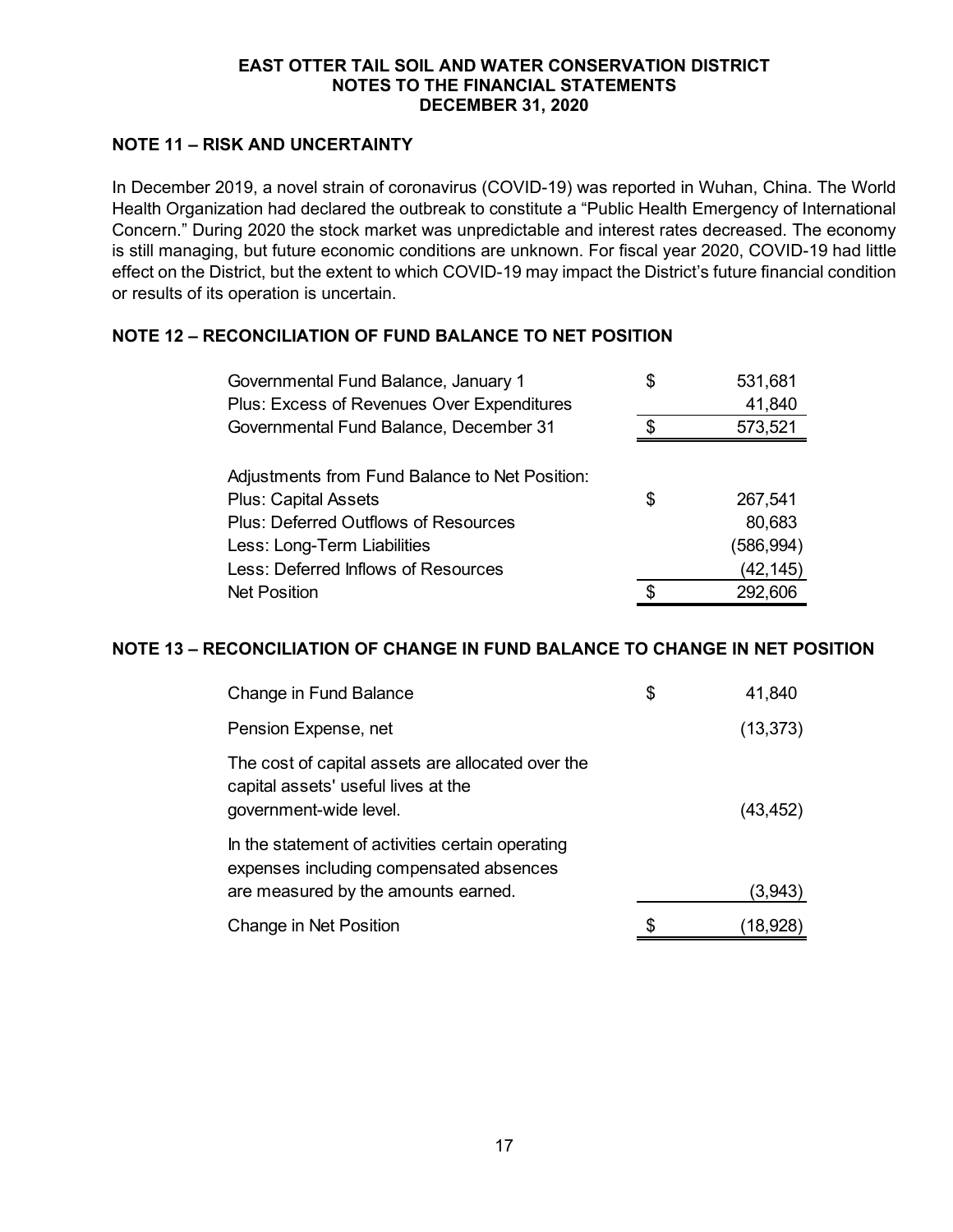# **EAST OTTER TAIL SOIL AND WATER CONSERVATION DISTRICT PERHAM, MINNESOTA BUDGETARY COMPARISON SCHEDULE BUDGET AND ACTUAL GENERAL FUND YEAR ENDED DECEMBER 31, 2020**

|                                   | Original/<br>Final |                 |                                           | Variance With<br><b>Final Budget</b> |  |
|-----------------------------------|--------------------|-----------------|-------------------------------------------|--------------------------------------|--|
|                                   | <b>Budget</b>      | Actual          | Positive (Neg)                            |                                      |  |
| <b>Revenues</b>                   |                    |                 |                                           |                                      |  |
| Intergovernmental                 |                    |                 |                                           |                                      |  |
| County                            | \$<br>264,614      | \$<br>228,115   | \$                                        | (36, 499)                            |  |
| <b>State Grant</b>                | 589,877            | 709,262         |                                           | 119,385                              |  |
| Total Intergovernmental           | \$<br>854,491      | \$<br>937,377   | \$                                        | 82,886                               |  |
| <b>Charges for Services</b>       | \$<br>408,000      | \$<br>399,863   | \$                                        | (8, 137)                             |  |
| Miscellaneous                     |                    |                 |                                           |                                      |  |
| <b>Interest Earnings</b>          | \$<br>15,000       | \$<br>11,917    | \$                                        | (3,083)                              |  |
| Other                             | 6,500              | 6,601           |                                           | 101                                  |  |
| Rent                              | 51,119             | 51,119          |                                           |                                      |  |
| <b>Total Miscellaneous</b>        | \$<br>72,619       | \$<br>69,637    | $\boldsymbol{\$}$                         | (2,982)                              |  |
| <b>Total Revenues</b>             | \$<br>1,335,110    | \$<br>1,406,877 | \$                                        | 71,767                               |  |
| <b>Expenditures</b>               |                    |                 |                                           |                                      |  |
| <b>District Operations</b>        |                    |                 |                                           |                                      |  |
| <b>Personnel Services</b>         | \$<br>906,359      | \$<br>873,646   | \$                                        | 32,713                               |  |
| Other Services and Charges        | 67,550             | 38,194          |                                           | 29,356                               |  |
| <b>Building Expenses</b>          | 25,000             | 27,669          |                                           | (2,669)                              |  |
| Supplies                          | 5,000              | 17,735          |                                           | (12, 735)                            |  |
| <b>Total District Operations</b>  | \$<br>1,003,909    | \$<br>957,244   | $\, \, \raisebox{12pt}{$\scriptstyle \$}$ | 46,665                               |  |
| <b>Project Expenditures</b>       |                    |                 |                                           |                                      |  |
| <b>District</b>                   | \$<br>118,500      | \$<br>84,337    | \$                                        | 34,163                               |  |
| <b>State</b>                      | 203,733            | 323,036         |                                           | (119, 303)                           |  |
| County                            | 250                | 420             |                                           | (170)                                |  |
| <b>Total Project Expenditures</b> | \$<br>322,483      | \$<br>407,793   | \$                                        | (85, 310)                            |  |
| <b>Other Expenses</b>             |                    |                 |                                           |                                      |  |
| <b>Total Expenditures</b>         | \$<br>1,326,392    | \$<br>1,365,037 | \$                                        | (38, 645)                            |  |
| Excess of Revenues Over (Under)   |                    |                 |                                           |                                      |  |
| Expenditures                      | \$<br>8,718        | \$<br>41,840    | \$                                        | 33,122                               |  |
| Fund Balance - January 1          | \$<br>531,681      | \$<br>531,681   | \$                                        |                                      |  |
| Fund Balance - December 31        | \$<br>540,399      | \$<br>573,521   | \$                                        | 33,122                               |  |

The Notes to the Required Supplementary Information are an integral part of this schedule.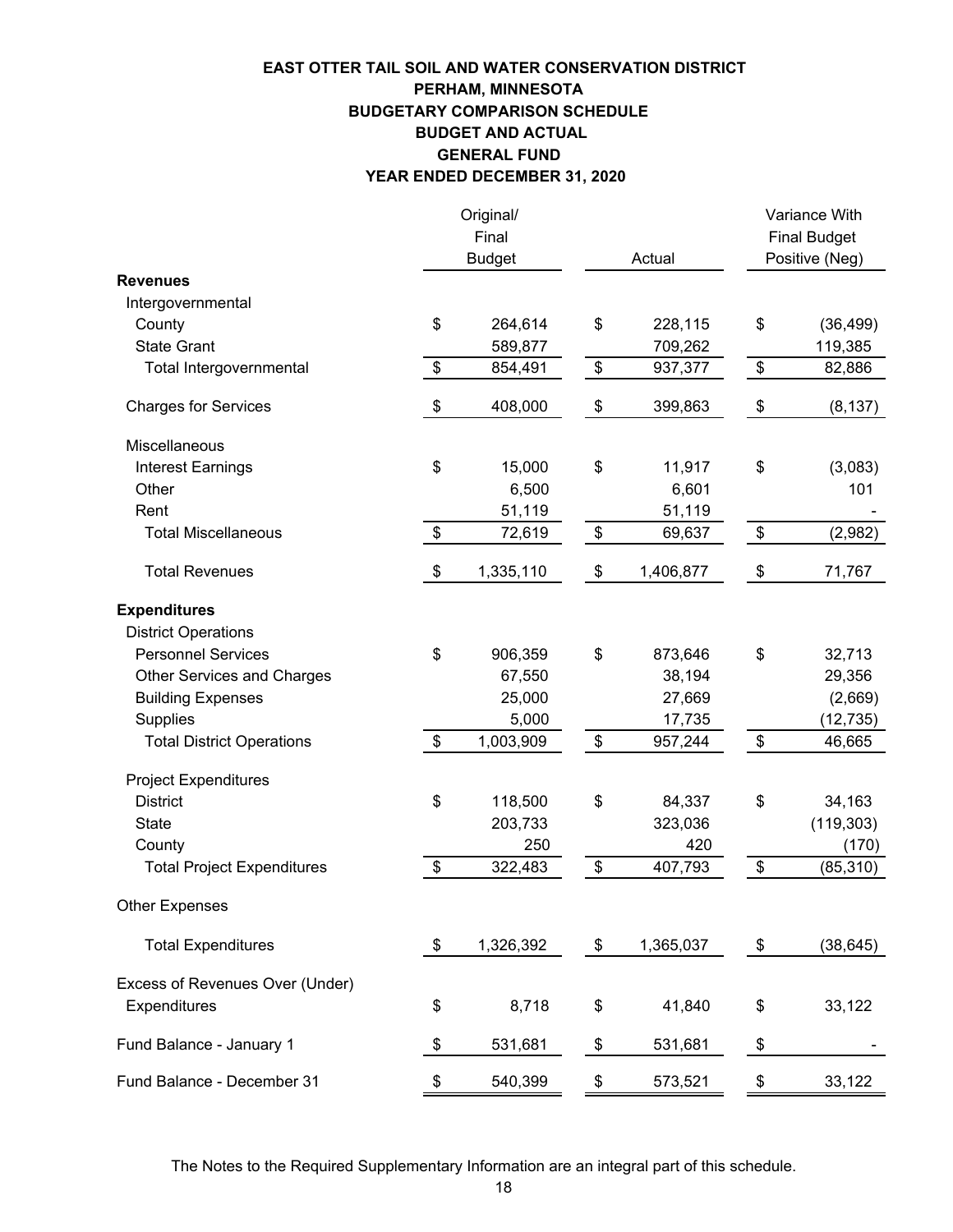#### **EAST OTTER TAIL SOIL AND WATER CONSERVATION DISTRICT PERHAM, MINNESOTA**

#### **SCHEDULE OF CONTRIBUTIONS GENERAL EMPLOYEES RETIREMENT FUND DECEMBER 31, 2020**

|                    |               |      | Contributions in<br>Relation to the |      |              |     |                 |                        |  |
|--------------------|---------------|------|-------------------------------------|------|--------------|-----|-----------------|------------------------|--|
|                    | Statutorily   |      | Statutorily                         |      | Contribution |     |                 | Contributions as a     |  |
|                    | Required      |      | Required                            |      | Deficiency   |     |                 | Percentage of          |  |
| <b>Fiscal Year</b> | Contributions |      | Contributions                       |      | (Excess)     |     | Covered Payroll | <b>Covered Payroll</b> |  |
| Ending             | (a)           |      | (b)                                 |      | (a-b)        | (c) |                 | (b/c)                  |  |
|                    |               |      |                                     |      |              |     |                 |                        |  |
| 2015               | \$<br>23,698  | - \$ | 23,923                              | - \$ | (225) \$     |     | 318,973         | 7.50%                  |  |
| 2016               | \$<br>37,135  | - \$ | 37,135                              | - \$ | $\sim$       | \$  | 495,132         | 7.50%                  |  |
| 2017               | \$<br>44,686  | - \$ | 44.686                              | -\$  | $\sim$       | \$  | 595.809         | 7.50%                  |  |
| 2018               | \$<br>46,522  | - \$ | 46,522                              | - \$ | $\sim$       | \$  | 620,289         | 7.50%                  |  |
| 2019               | \$<br>46.140  | \$   | 46.140                              | \$   | $\sim$       | \$  | 615.207         | 7.50%                  |  |
| 2020               | \$<br>48.784  | \$   | 48.784                              | \$   | $\sim$       | \$  | 650.448         | 7.50%                  |  |
|                    |               |      |                                     |      |              |     |                 |                        |  |

\* This schedule is intended to show information for ten years. Additional years will be displayed as they become available. The amounts presented for each year-end were determined December 31.

#### **SCHEDULE OF PROPORTIONATE SHARE OF NET PENSION LIABILITY GENERAL EMPLOYEES RETIREMENT FUND DECEMBER 31, 2020**

|                    |                   |                          |                   |      |            |      |                        | Employer's         |              |
|--------------------|-------------------|--------------------------|-------------------|------|------------|------|------------------------|--------------------|--------------|
|                    |                   |                          |                   |      |            |      |                        | Proportionate      | Plan         |
|                    |                   |                          |                   |      |            |      |                        | Share of the       | Fiduciary    |
|                    |                   |                          | State's           |      |            |      |                        | <b>Net Pension</b> | Net          |
|                    |                   | Employer's               | Proportionate     |      |            |      |                        | Liability          | Position as  |
|                    |                   | Proportionate            | Share of the Net  |      |            |      |                        | (Asset) as a       | a            |
|                    | Employer's        | Share of the Net         | Pension Liability |      |            |      |                        | Percentage of      | Percentage   |
|                    | Proportion of Net | <b>Pension Liability</b> | Associated with   |      |            |      |                        | Covered            | of the Total |
| <b>Fiscal Year</b> | Pension Liability | (Asset)                  | the District      |      | Total      |      | <b>Covered Payroll</b> | Payroll            | Pension      |
|                    |                   |                          |                   |      |            |      |                        |                    |              |
| Ending             | (Asset)           | (a)                      | (b)               |      | $(a+b)$    |      | (c)                    | $((a+b)/c)$        | Liability    |
|                    |                   |                          |                   |      |            |      |                        |                    |              |
| 2015               | $0.0046\%$ \$     | 238,396 \$               |                   | - \$ | 238,396 \$ |      | 262,958                | 90.66%             | 78.19%       |
| 2016               | $0.0070\%$ \$     | 568,365                  | 7,432 \$<br>- \$  |      | 575,797 \$ |      | 433,214                | 132.91%            | 68.90%       |
| 2017               | $0.0084\%$ \$     | 536.250                  | \$<br>$6,774$ \$  |      | 543,024    | - \$ | 543,670                | 99.88%             | 75.90%       |
| 2018               | $0.0092\%$ \$     | 510,378                  | 16,738 \$<br>- \$ |      | 527,116 \$ |      | 617,468                | 85.37%             | 79.50%       |
| 2019               | $0.0085\%$ \$     | 469.946                  | 14,666<br>\$      | - \$ | 484,612 \$ |      | 601.070                | 80.62%             | 80.20%       |

\* This schedule is intended to show information for ten years. Additional years will be displayed as they become available. The amounts presented for each fiscal year were determined June 30.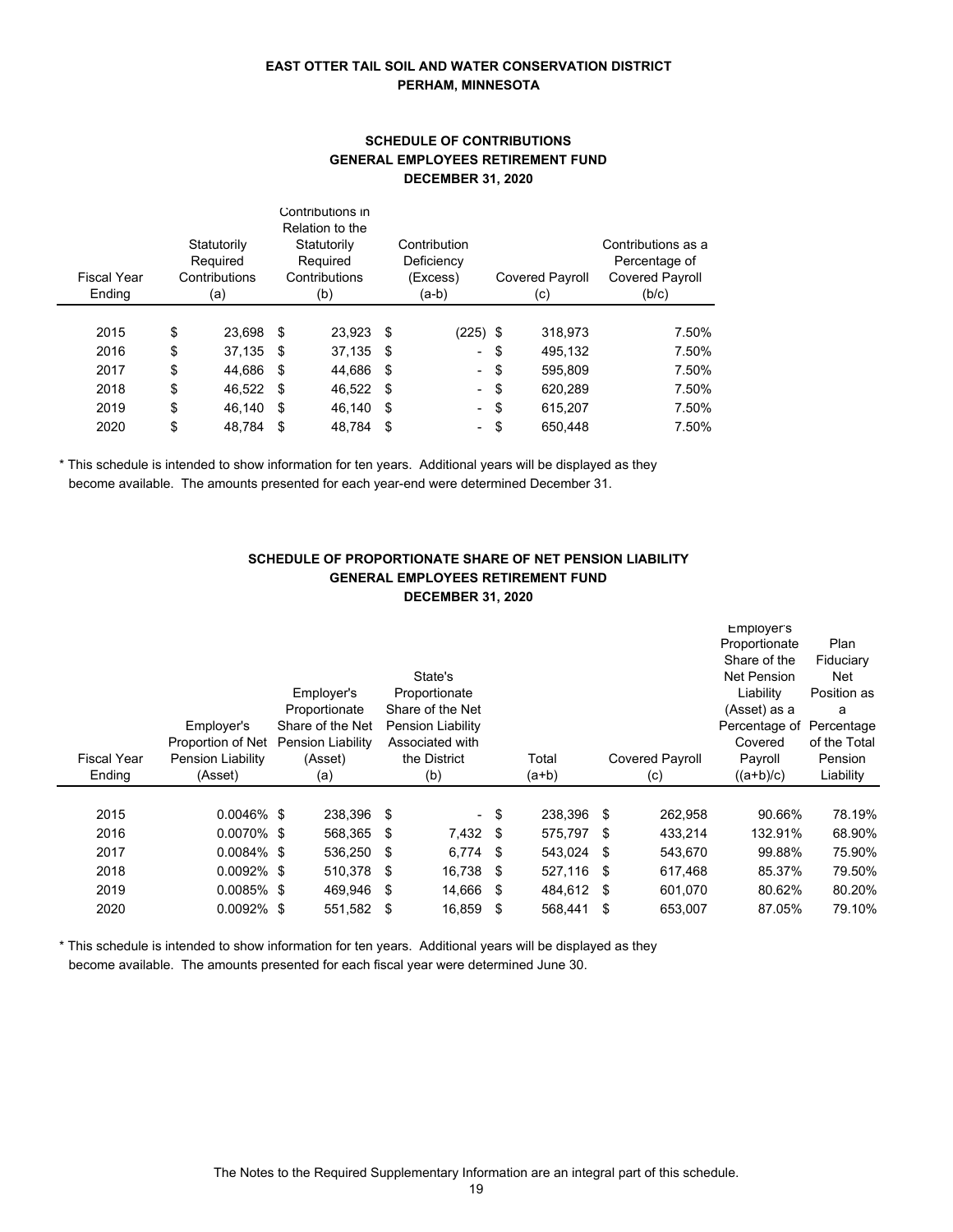## **EAST OTTER TAIL SOIL AND WATER CONSERVATION DISTRICT NOTES TO THE REQUIRED SUPPLEMENTARY INFORMATION GENERAL EMPLOYEE RETIREMENT FUND DECEMBER 31, 2020**

### **NOTE 1 – CHANGES IN SIGNIFICANT PLAN PROVISIONS, ACTUARIAL METHODS, AND ACTUARIAL ASSUMPTIONS**

2020 -

- The price inflation assumption was decreased from 2.50 percent to 2.25 percent.
- The payroll growth assumption was decreased from 3.25 percent to 3.00 percent.
- Assumed salary increase rates were changed as recommended in the June 30, 2019 experience study. The net effect is assumed rates that average 0.25 percent less than previous rates.
- Assumed rates of retirement were changed as recommended in the June 30, 2019 experience study. The changes result in more unreduced (normal) retirements and slightly fewer Rule of 90 and early retirements.
- Assumed rates of termination were changed as recommended in the June 30, 2019 experience study. The new rates are based on service and are generally lower than the previous rates for year 2-5 and slightly higher thereafter.
- Assumed rates of disability were changed as recommended in the June 30, 2019 experience study. The change results in fewer predicted disability retirements for males and females.
- The base mortality table for healthy annuitants and employees was changed from the RP-2014 table to the Pub-2010 General Mortality table, with adjustments. The base mortality table for disabled annuitants was changed from the RP-2014 disabled annuitant mortality table to the PUB-2010 General/Teacher disabled annuitant mortality table, with adjustments.
- The mortality improvement scale was changed from Scale MP-2018 to Scale MP-2019.
- The assumed spouse age difference was changed from two years older for females to one year older.
- The assumed number of married male new retirees electing the 100.00 percent Joint & Survivor option changed from 35.00 percent to 45.00 percent. The assumed number of married female new retirees electing the 100.00 percent Joint & Survivor option changed from 15.00 percent to 30.00 percent. The corresponding number of married new retirees electing the Life annuity option was adjusted accordingly.

2019 - The mortality project scale was changed from MP-2017 to MP-2018.

2018 - The mortality projection scale was changed from MP-2015 to MP-2017. The assumed benefit increase was changed from 1.00 percent per year through 2044 and 2.50 percent per year thereafter to 1.25 percent per year.

2017 - The Combined Service Annuity (CSA) loads were changed from 0.80 percent for active members and 60.00 percent for vested and non-vested deferred members. The revised CSA loads are now 0.00 percent for active member liability, 15.00 percent for vested deferred member liability and 3.00 percent for non-vested deferred member liability. The assumed post-retirement benefit increase rate was changed from 1.00 percent per year for all years to 1.00 percent per year through 2044 and 2.50 percent per year thereafter.

2016 - The assumed post-retirement benefit increase rate was changed from 1.00 percent per year through 2035 and 2.50 percent per year thereafter to 1.00 percent for year for all future years. The assumed investment return was changed from 7.90 percent to 7.50 percent. The single discount rate was changed from 7.90 percent to 7.50 percent. Other assumptions were changed pursuant to the experience study dated June 30, 2015. The assumed future salary increases, payroll growth and inflation were decreased by 0.25 percent to 3.25 percent for payroll growth and 2.50 percent for inflation.

2015 - The assumed post-retirement benefit increase rate was changed from 1.00 percent per year through 2030 and 2.50 percent per year thereafter to 1.00 percent per year through 2035 and 2.50 percent per year thereafter.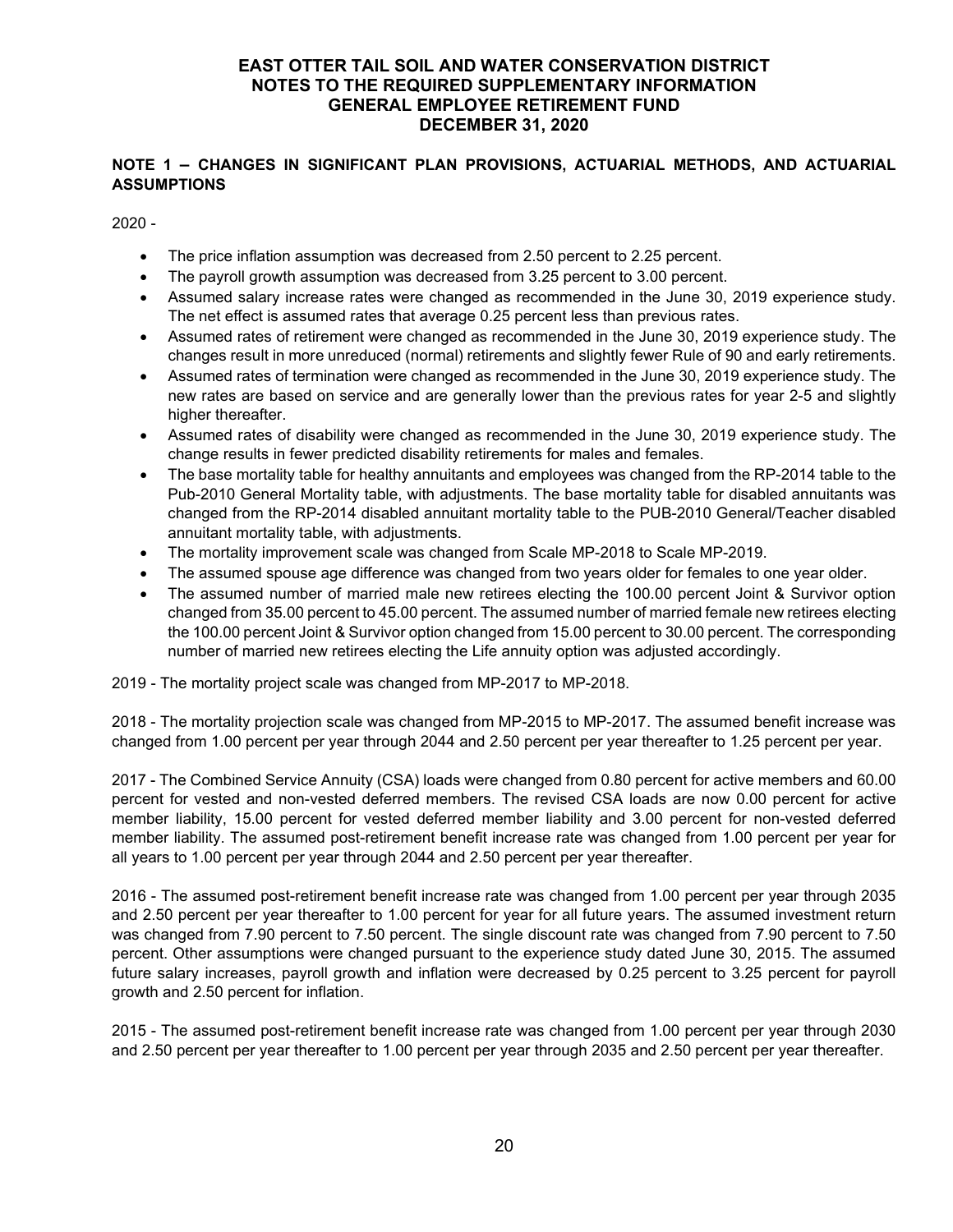## **EAST OTTER TAIL SOIL AND WATER CONSERVATION DISTRICT NOTES TO THE REQUIRED SUPPLEMENTARY INFORMATION (CONTINUED) GENERAL EMPLOYEE RETIREMENT FUND DECEMBER 31, 2020**

#### **NOTE 1 – CHANGES IN SIGNIFICANT PLAN PROVISIONS, ACTUARIAL METHODS, AND ACTUARIAL ASSUMPTIONS (CONTINUED)**

2020 - Augmentation for current privatized members was reduced to 2.00 percent for the period July 1, 2020 through December 31, 2023 and 0.00 percent after. Augmentation was eliminated for privatizations occurring after June 30, 2020.

2019 - The employer supplemental contribution was changed prospectively, decreasing from \$31.0 million to \$21.0 million per year. The State's special funding contribution was changed prospectively, requiring \$16.0 million due per year through 2031.

2018 - The augmentation adjustment in early retirement factors is eliminated over a five-year period starting July 1, 2019, resulting in actuarial equivalence after June 30, 2024. Interest credited on member contributions decreased from 4.00 to 3.00 percent, beginning July 1, 2018. Deferred augmentation was changed to 0.00 percent, effective January 1, 2019. Augmentation that has already accrued for deferred members will still apply. Contribution stabilizer provisions were repealed. Postretirement benefit increases were changed from 1.00 percent per year with a provision to increase to 2.50 percent upon attainment of 90.00 percent funding ratio to 50.00 percent of the Social Security Cost of Living Adjustment, not less than 1.00 percent and not more than 1.50 percent, beginning January 1, 2019. For retirements on or after January 1, 2024, the first benefit increase is delayed until the retiree reaches normal retirement age; does not apply to Rule of 90, disability benefit recipients, or survivors. Actuarial equivalent factors were updated to reflect revised mortality and interest assumptions.

2017 - The State's contribution for the Minneapolis Employees Retirement Fund equals \$16.0 million in 2017 and 2018, and \$6.0 million thereafter. The Employer Supplemental Contribution for the Minneapolis Employees Retirement Fund changed from \$21.0 million to \$31.0 million in calendar years 2019 to 2031. The state's contribution changed from \$16.0 million to \$6.0 million in calendar years 2019 to 2031.

2015 - On January 1, 2015, the Minneapolis Employees Retirement Fund was merged into the General Employees Fund, which increased the total pension liability by \$1.1 billion and increased the fiduciary plan net position by \$892 million. Upon consolidation, state and employer contributions were revised.

## **NOTE 2 – BUDGETARY INFORMATION**

Annual budgets are adopted on a basis consistent with accounting principles generally accepted in the United States of America. Each fall, the Board of Supervisors adopts an annual budget for the following year for the General Fund. Any modifications in the adopted budget can be made upon request of and approval by the Board of Supervisors. All annual appropriations lapse at fiscal year-end. Legal budgetary control is at the fund level.

Excess of expenditures over budget – The General Fund had expenditures in excess of budget for the year as follows: Expenditures \$1,365,037; Budget \$1,326,392; Excess \$38,645.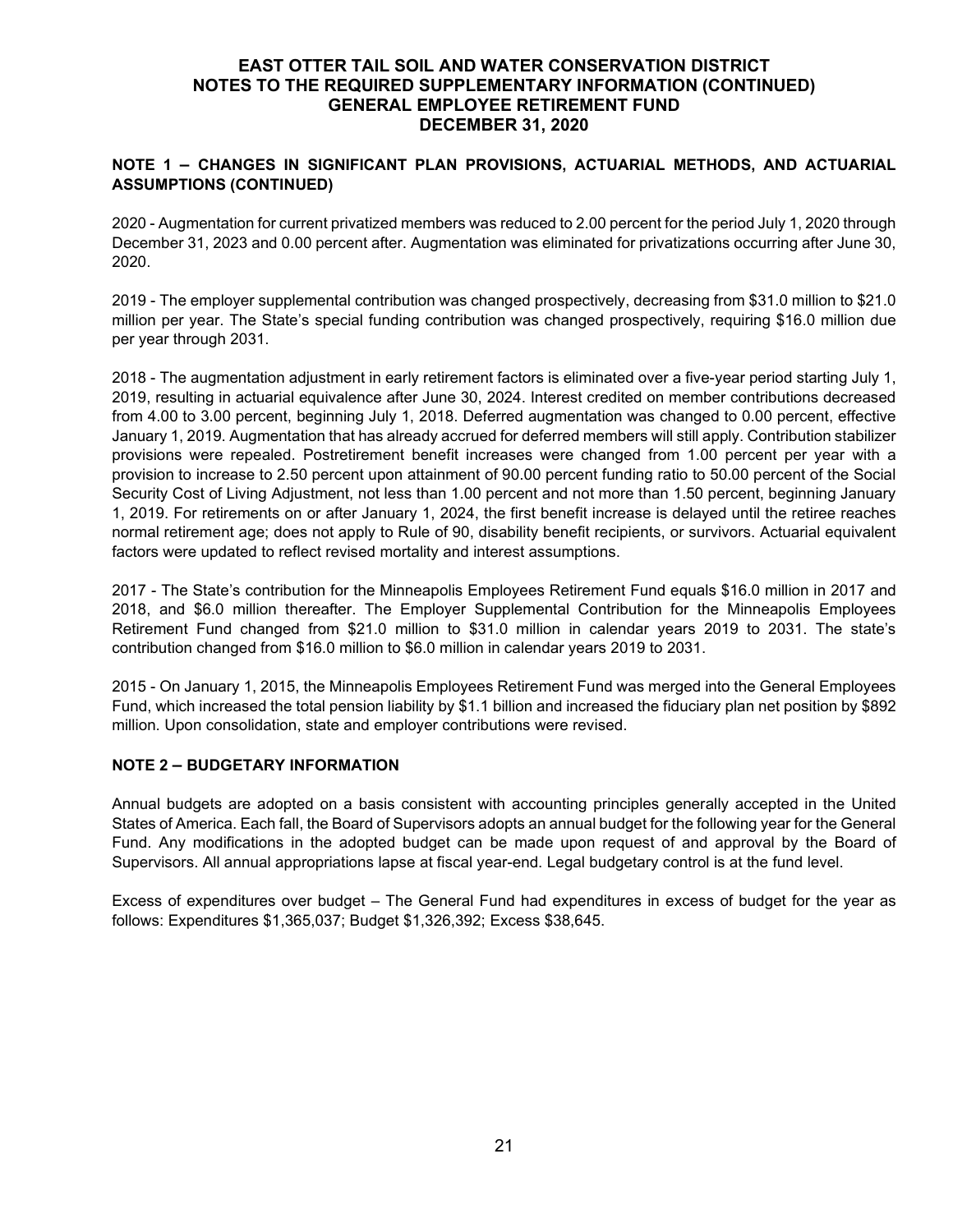952.442.4408 | Fax: 952.442.2211 [| www.pclcpas.com](http://www.pclcpas.com/)

# **PETERSON COMPANY LTD.**<br>CERTIFIED PUBLIC ACCOUNTANTS 570 Cherry Drive | Waconia, Minnesota 55387

# **INDEPENDENT AUDITOR'S REPORT ON MINNESOTA LEGAL COMPLIANCE**

To the Board of Supervisors East Otter Tail Soil and Water Conservation District Perham, Minnesota

We have audited, in accordance with auditing standards generally accepted in the United States of America and the standards applicable to financial audits contained in *Government Auditing Standards*, issued by the Comptroller General of the United States, the financial statements of the governmental activities and the general fund of East Otter Tail Soil and Water Conservation District as of and for the year ended December 31, 2020, and the related notes to the financial statements, which collectively comprise the East Otter Tail Soil and Water Conservation District's basic financial statements, and have issued our report thereon dated October 7, 2021.

In connection with our audit, nothing came to our attention that caused us to believe that the East Otter Tail Soil and Water Conservation District failed to comply with the provisions of the contracting and bidding, deposits and investments, conflicts of interest, claims and disbursements, miscellaneous provisions, and tax increment financing sections of the *Minnesota Legal Compliance Audit Guide for Other Political Subdivisions,* promulgated by the State Auditor pursuant to Minnesota Statutes 6.65*,*  insofar as they relate to accounting matters. However, our audit was not directed primarily toward obtaining knowledge of such noncompliance. Accordingly, had we performed additional procedures; other matters may have come to our attention regarding the East Otter Tail Soil and Water Conservation District's noncompliance with the above referenced provisions, insofar as they relate to accounting matters.

The purpose of this report is solely to describe the scope of our testing of compliance and the results of that testing, and not to provide an opinion on compliance. Accordingly, this communication is not suitable for any other purpose.

*Peterson Company Ltd*

PETERSON COMPANY LTD Certified Public Accountants Waconia, Minnesota

October 7, 2021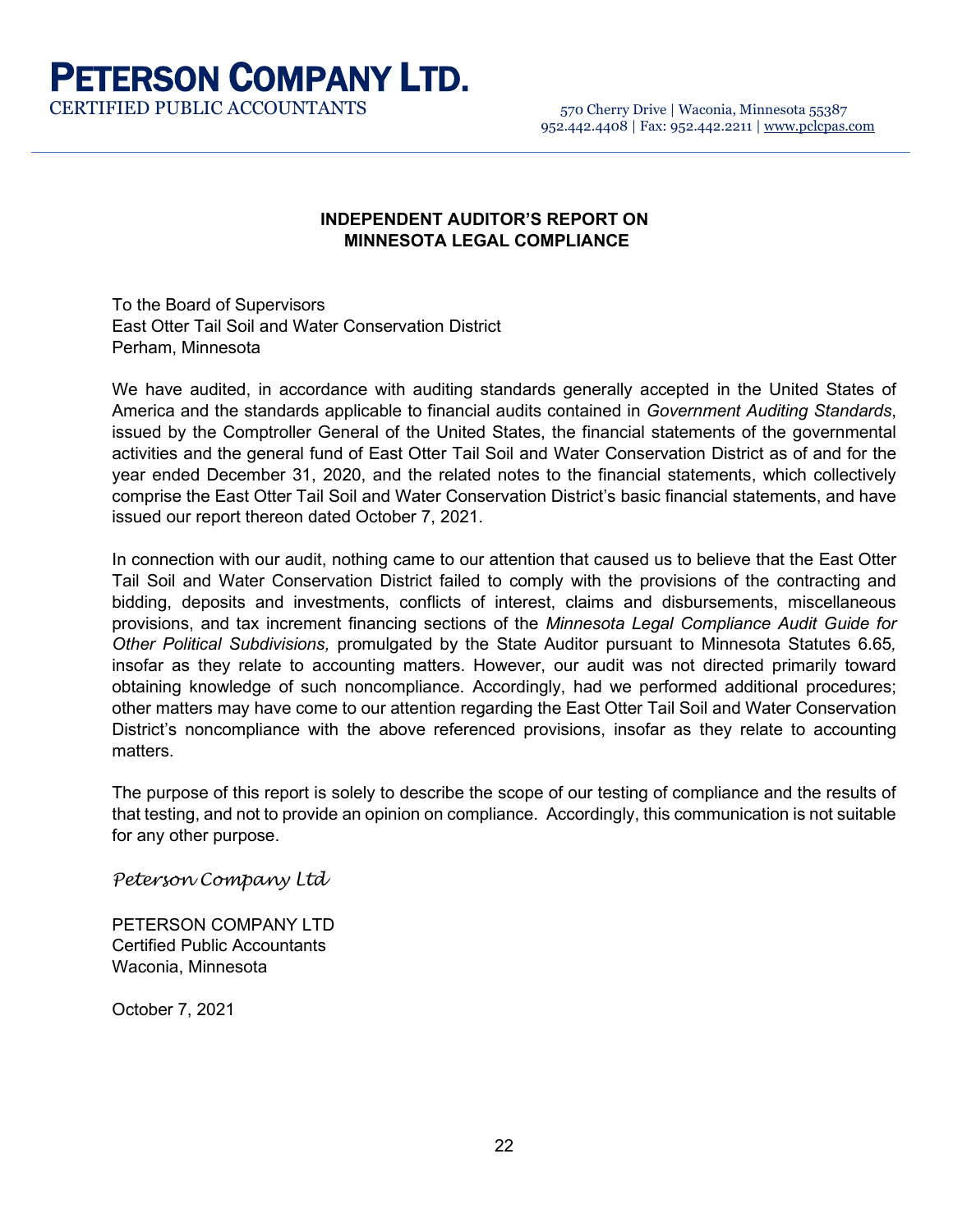# **INDEPENDENT AUDITOR'S REPORT ON INTERNAL CONTROL OVER FINANCIAL REPORTING AND ON COMPLIANCE AND OTHER MATTERS BASED ON AN AUDIT OF FINANCIAL STATEMENTS PERFORMED IN ACCORDANCE WITH** *GOVERNMENT AUDITING STANDARDS*

To the Board of Supervisors East Otter Tail Soil and Water Conservation District Perham, Minnesota

We have audited, in accordance with the auditing standards generally accepted in the United States of America and the standards applicable to financial audits contained in *Government Auditing Standards,* issued by the Comptroller General of the United States*,* the financial statements of the governmental activities and the general fund of East Otter Tail Soil and Water Conservation District as of and for the year ended December 31, 2020, and the related notes to the financial statements, which collectively comprise the East Otter Tail Soil and Water Conservation District's basic financial statements, and have issued our report thereon dated October 7, 2021.

# **Internal Control Over Financial Reporting**

In planning and performing our audit of the financial statements, we considered East Otter Tail Soil and Water Conservation District's internal control over financial reporting as a basis for designing audit procedures that are appropriate in the circumstances for the purpose of expressing our opinions on the financial statements, but not for the purpose of expressing an opinion on the effectiveness of the East Otter Tail Soil and Water Conservation District's internal control over financial reporting. Accordingly, we do not express an opinion on the effectiveness of the East Otter Tail Soil and Water Conservation District's internal control over financial reporting.

A deficiency in internal control over financial reporting exists when the design or operation of a control does not allow management or employees, in the normal course of performing their assigned functions, to prevent, or detect and correct, misstatements on a timely basis. A material weakness is a deficiency, or combination of deficiencies, in internal control over financial reporting such that there is a reasonable possibility that a material misstatement of the entity's financial statements will not be prevented, or detected and corrected, on a timely basis. A significant deficiency is a deficiency, or combination of deficiencies, in internal control over financial reporting that is less severe than a material weakness, yet important enough to merit attention by those charged with governance.

Our consideration of internal control over financial reporting was for the limited purpose described in the first paragraph of this section and was not designed to identify all deficiencies in internal control over financial reporting that might be material weaknesses or significant deficiencies. Given these limitations, during our audit, we did not identify any deficiencies in internal control over financial reporting that we consider to be material weaknesses. We did identify a deficiency in internal control over financial reporting, described in the accompanying Schedule of Findings and Responses as item 2020-001, that we consider to be a significant deficiency.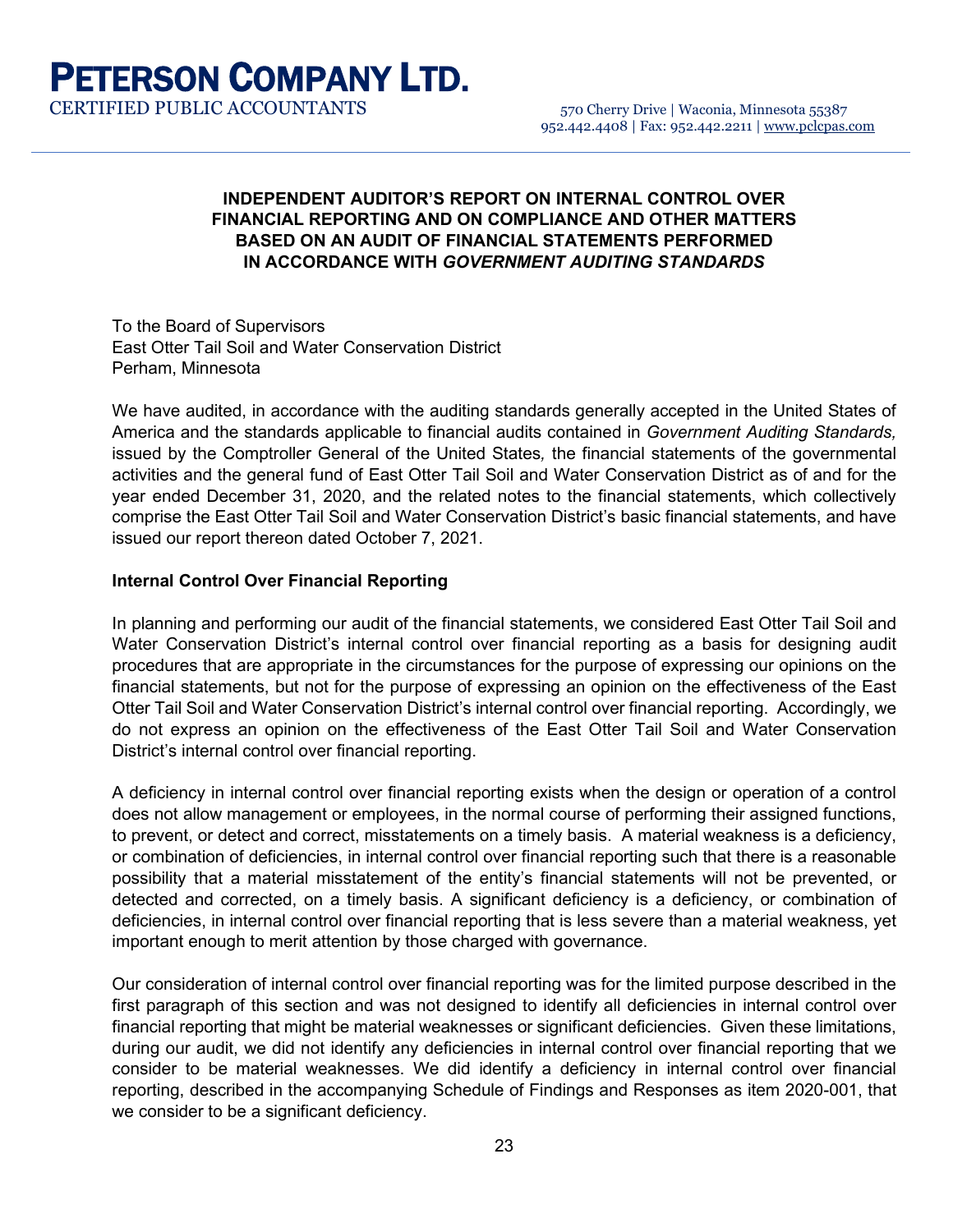# **Compliance and Other Matters**

As part of obtaining reasonable assurance about whether East Otter Tail Soil and Water Conservation District's financial statements are free from material misstatement, we performed tests of its compliance with certain provisions of laws, regulations, contracts, and grant agreements, noncompliance with which could have a direct and material effect on the determination of financial statements. However, providing an opinion on compliance with those provisions was not an objective of our audit and, accordingly, we do not express such an opinion. The results of our tests disclosed no instances of noncompliance or other matters that are required to be reported under *Government Auditing Standards*.

# **East Otter Tail Soil and Water Conservation District's Response to Findings**

East Otter Tail Soil and Water Conservation District's response to the findings identified in our audit have been included in the Schedule of Findings and Responses. The East Otter Tail Soil and Water Conservation District's response was not subjected to the auditing procedures applied in the audit of the financial statements and, accordingly, we express no opinion on it.

## **Purpose of this Report**

The purpose of this report is solely to describe the scope of our testing of internal control over financial reporting and compliance and the results of that testing, and not to provide an opinion on the effectiveness of the entity's internal control over financial reporting or on compliance. This report is an integral part of an audit performed in accordance with *Government Auditing Standards* in considering the entity's internal control and compliance. Accordingly, this communication is not suitable for any other purpose.

*Peterson Company Ltd*

PETERSON COMPANY LTD Certified Public Accountants Waconia, Minnesota

October 7, 2021